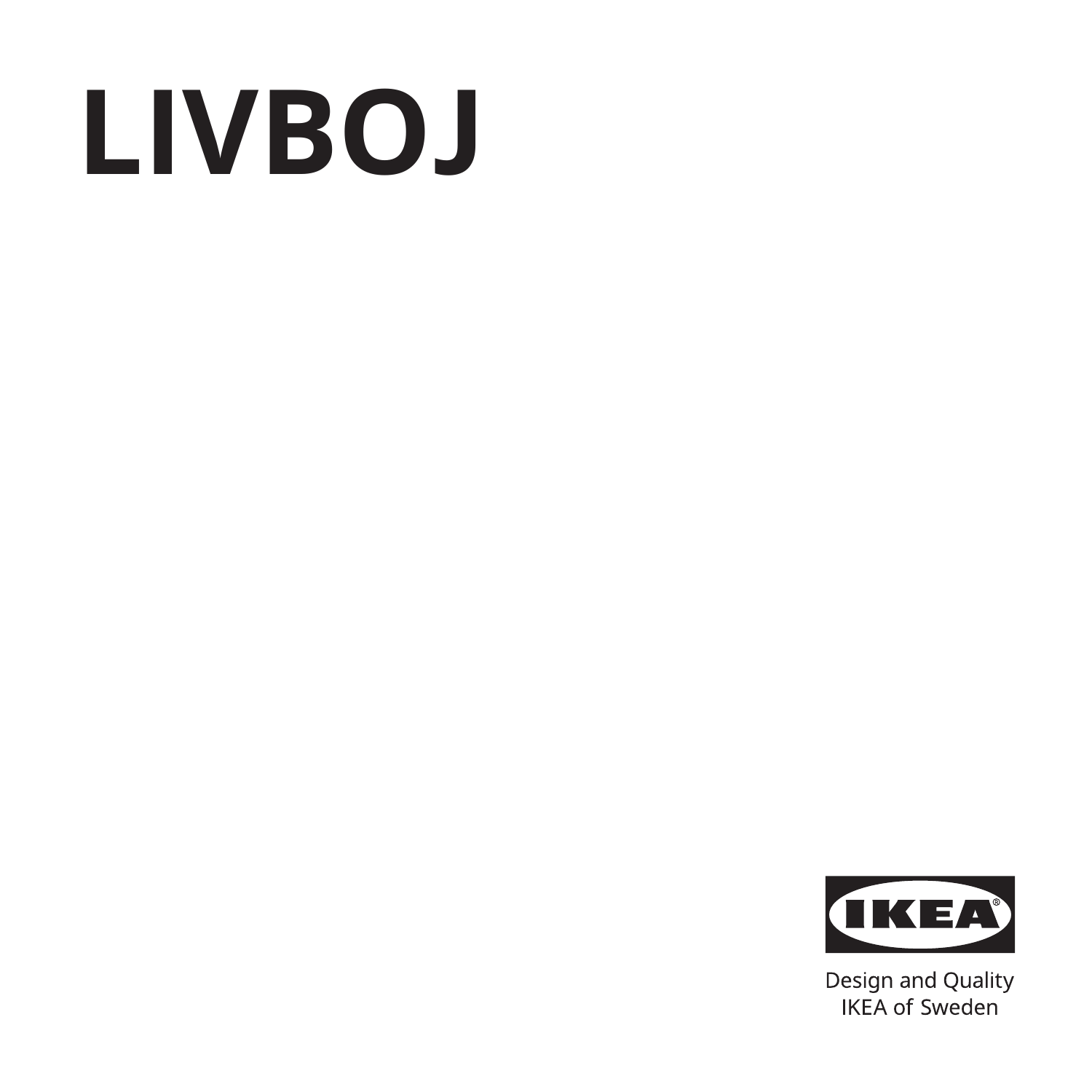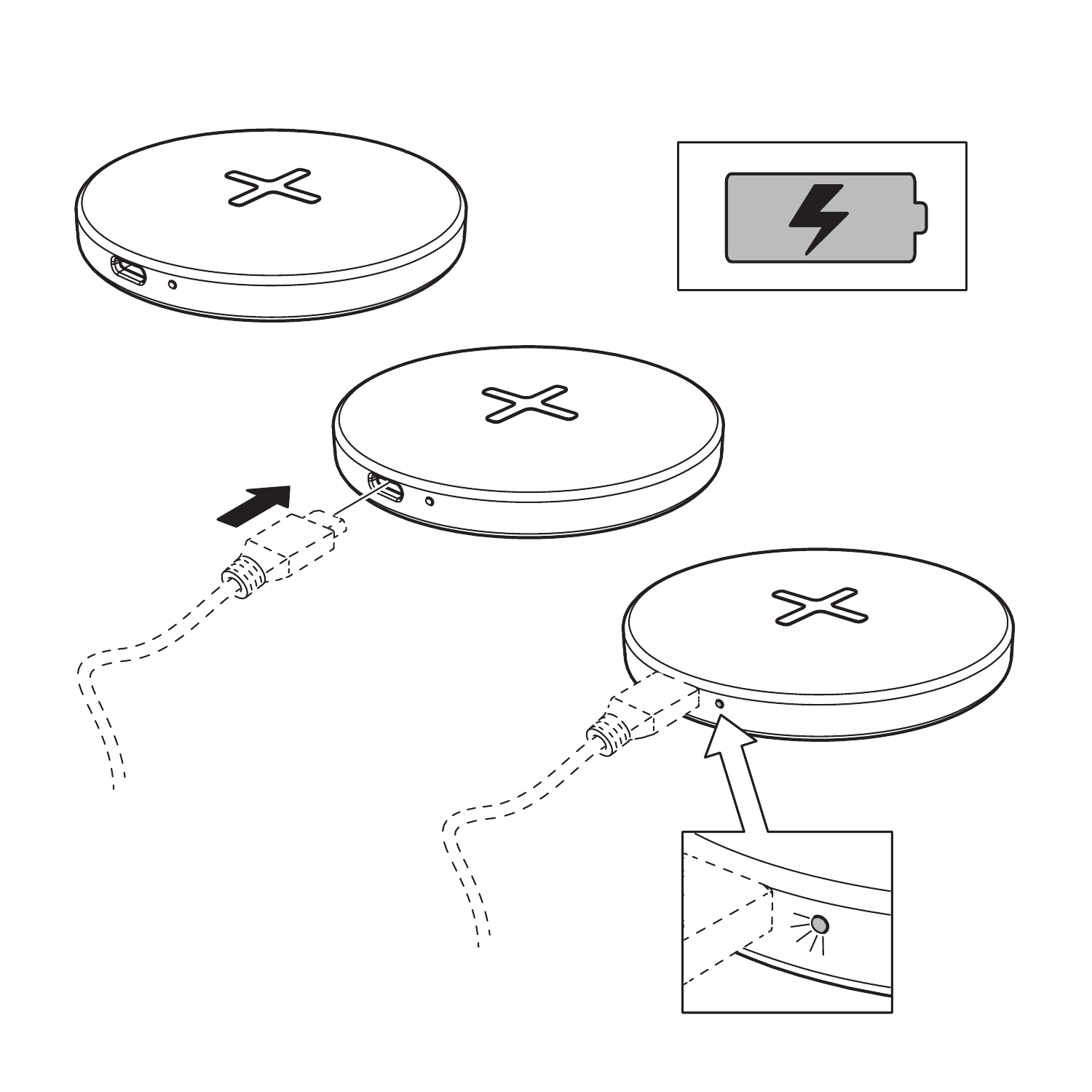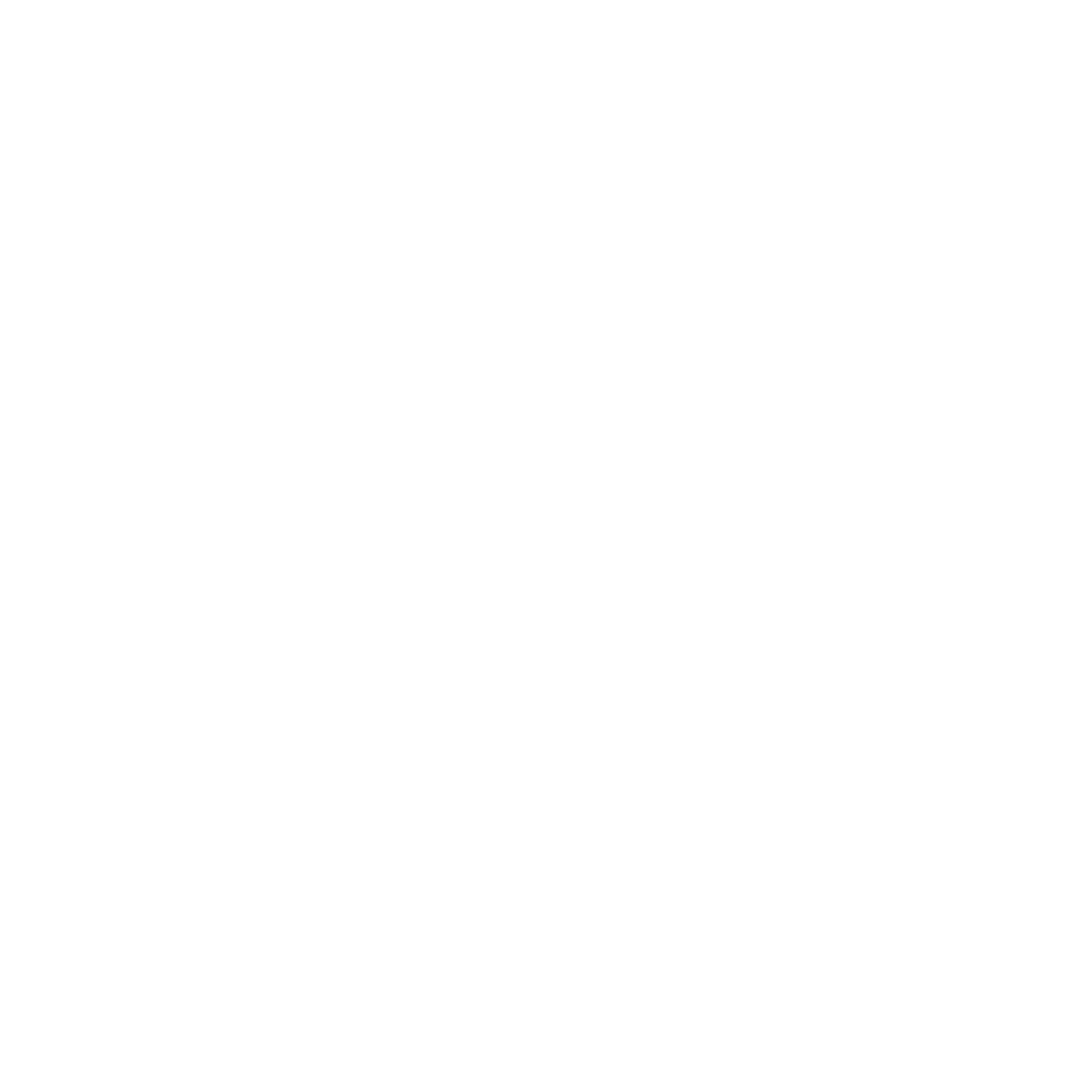| <b>English</b>  | 6  |
|-----------------|----|
| <b>Français</b> | 16 |
| <b>Español</b>  | 28 |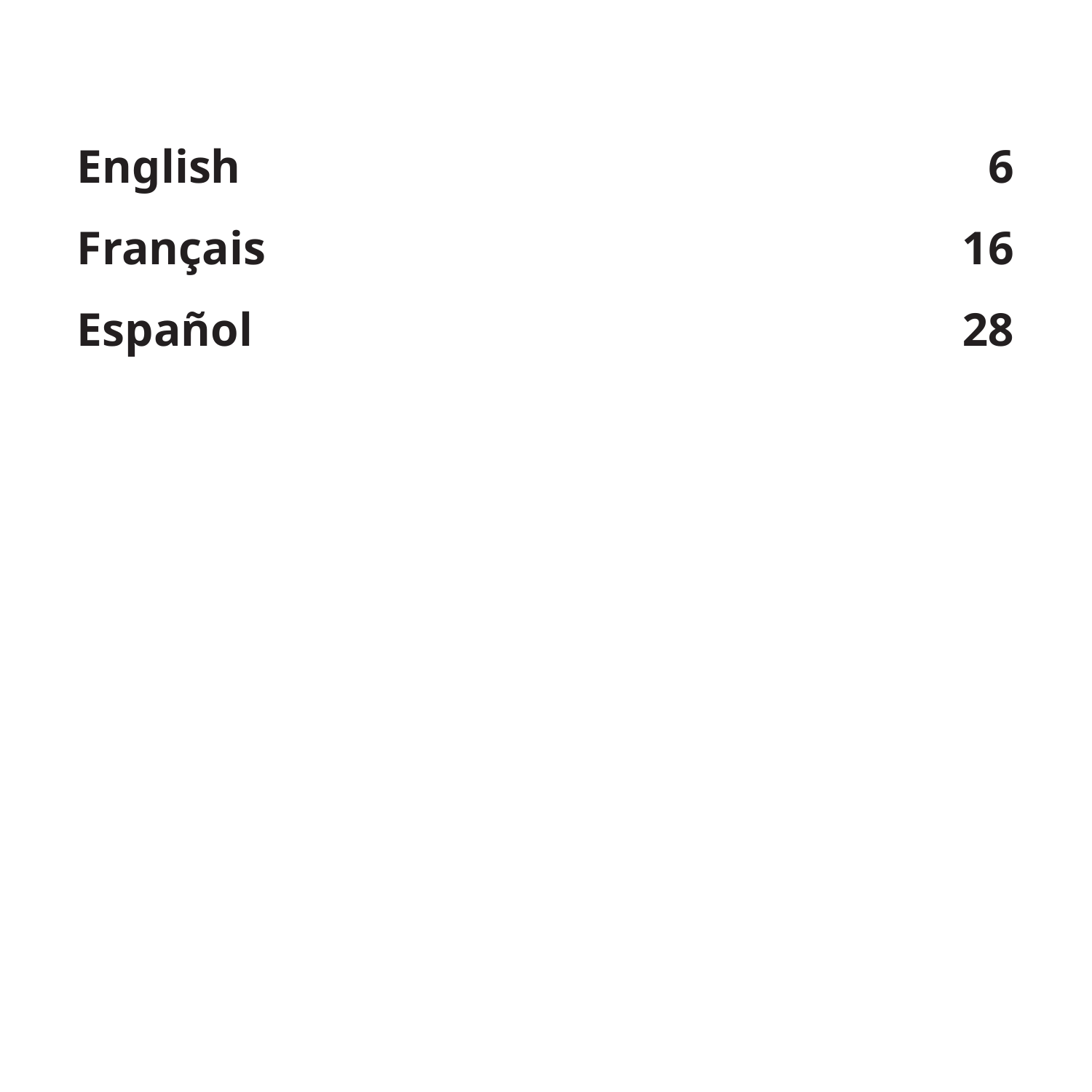### **English 6**

#### **Charger features**

- USB power adapter (5V, 2A) and USB Type-C cable not included.
- Wirelessly charges Qi-compatible devices.
- Compatible with Qi 1.2.4BPP specification.
- Temperature and power monitor for safety.
- LED status indicator.

#### **Instructions for use**

- Connect the USB cable to the power adapter and to LIVBOJ . Plug it into the wall socket.
- For wireless charging, place the device to be charged on top of the plus sign (+) on the charger. The device must be placed directly over the plus sign (+) on the charger for the charging function to work optimally. Note that on some devices you may have to activate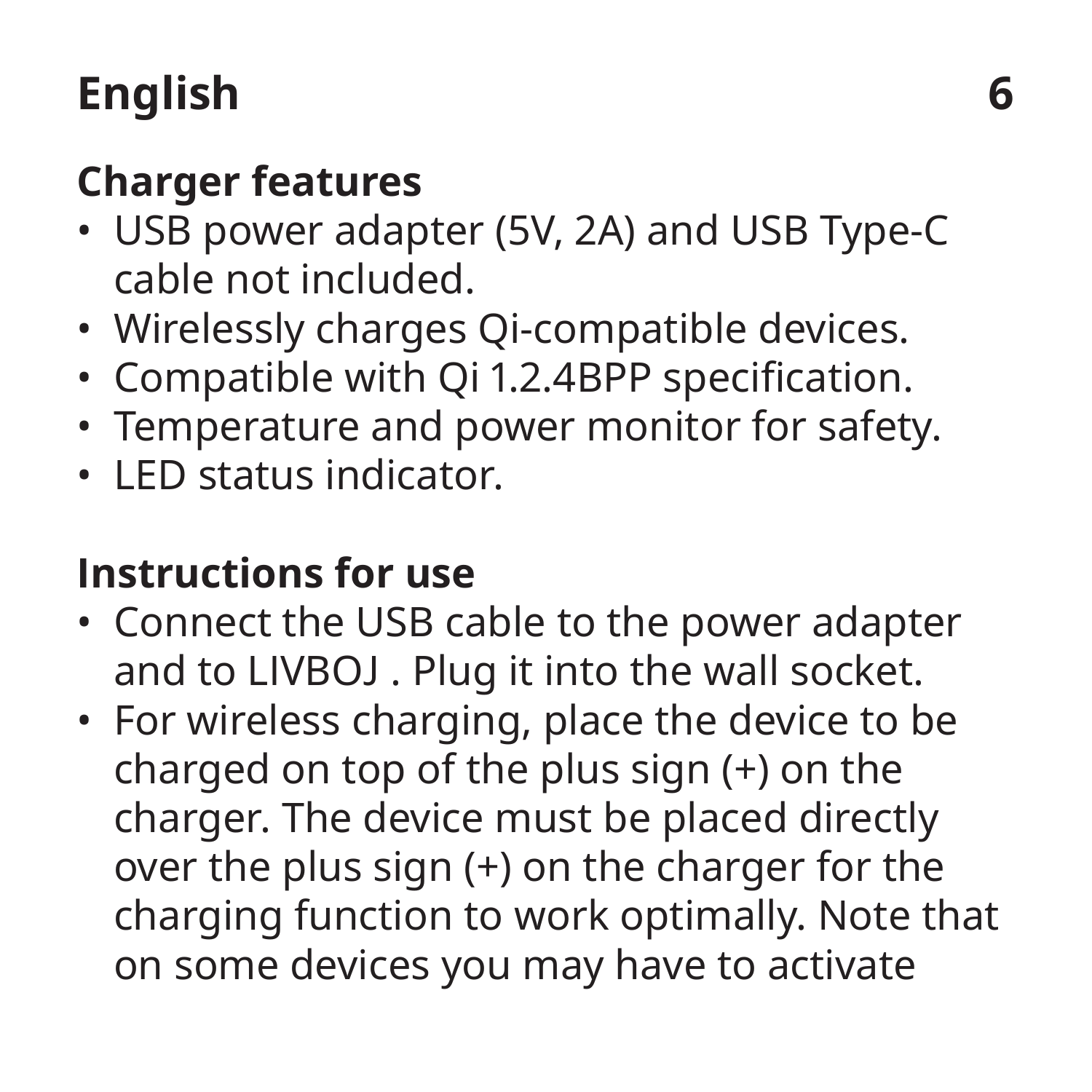**7**

wireless charging in settings.

• If your battery is completely discharged, it may take a few minutes before it starts charging. This is entirely normal. You can see that the battery has begun charging when the battery symbol appears on your phone.

#### LED indicator (see illustrations):

- 1. Power on: LED lights up for 3 seconds.
- 2. Charging: LED on.
- 3. Charging completed: LED off.
- 4. Error: LED flashes.

#### **Good to know**

- USB cable length and quality influences charging speed and performance.
- Devices may get warm during charging; this is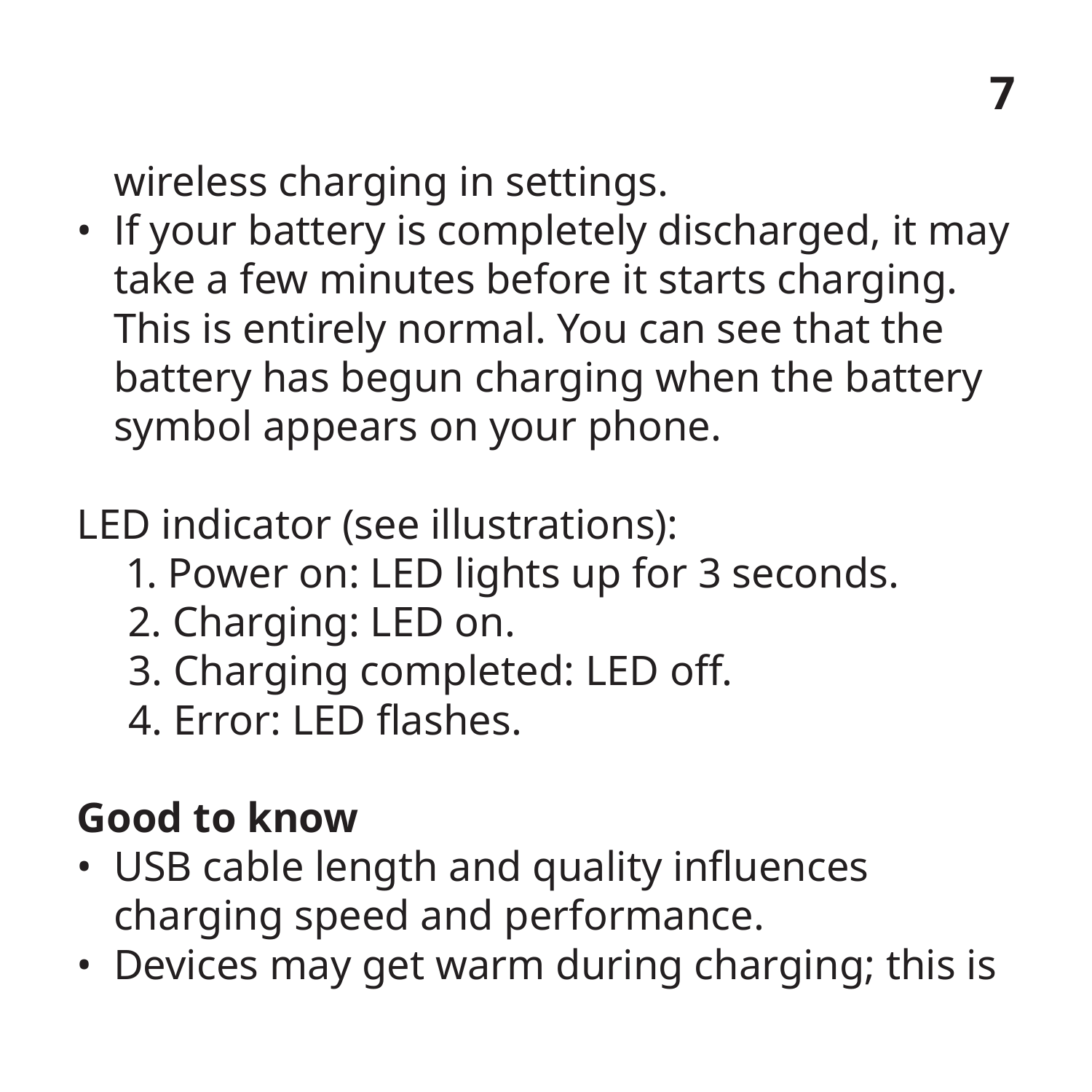completely normal and they will gradually cool down again after they are fully charged.

- Charging time may vary based on the device's battery capacity, charge level, the age of the battery and the temperature in the surrounding area.
- Charger storage temperature: -20°C to 25°C (-4°F to 77°F).
- Charger operating temperature: 0°C to 40°C (32°F to 104°F).

Unplug the charger from the power source before cleaning and when it is not in use.

To clean the charger, wipe with a moist cloth. Never submerge the charger in water.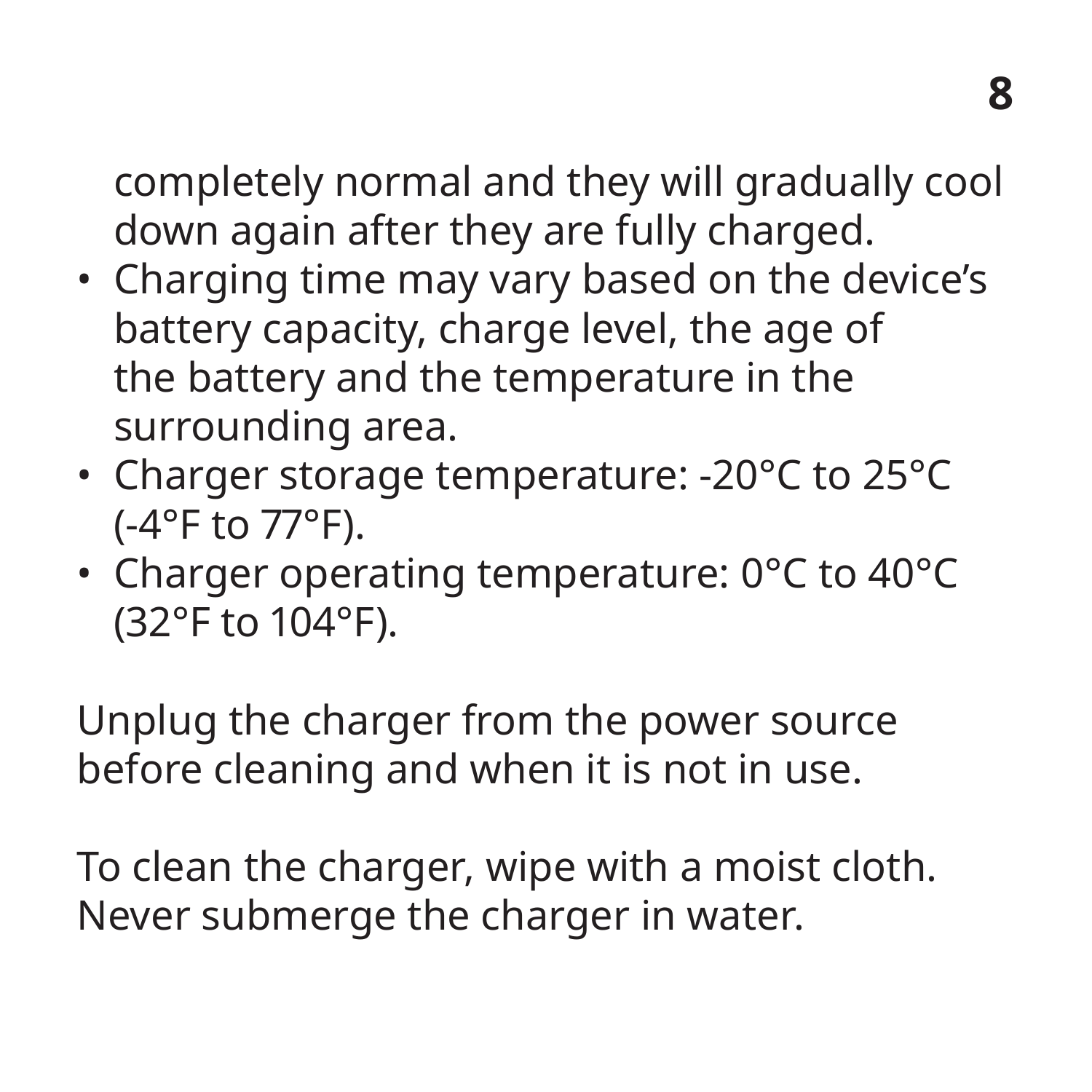Recommended precautionary measures and technical data: see the back of the charger.

#### **Save these instructions for future use.**

### WARNING:

- Only charge devices that are Qi-compatible.
- The wall socket must be located near the equipment and must be easily accessible.
- Only use in dry locations.
- Children should be supervised to ensure they do not play with the product.
- Never use a damage or faulty USB cable for charging, since this can damage the appliance and harm your device.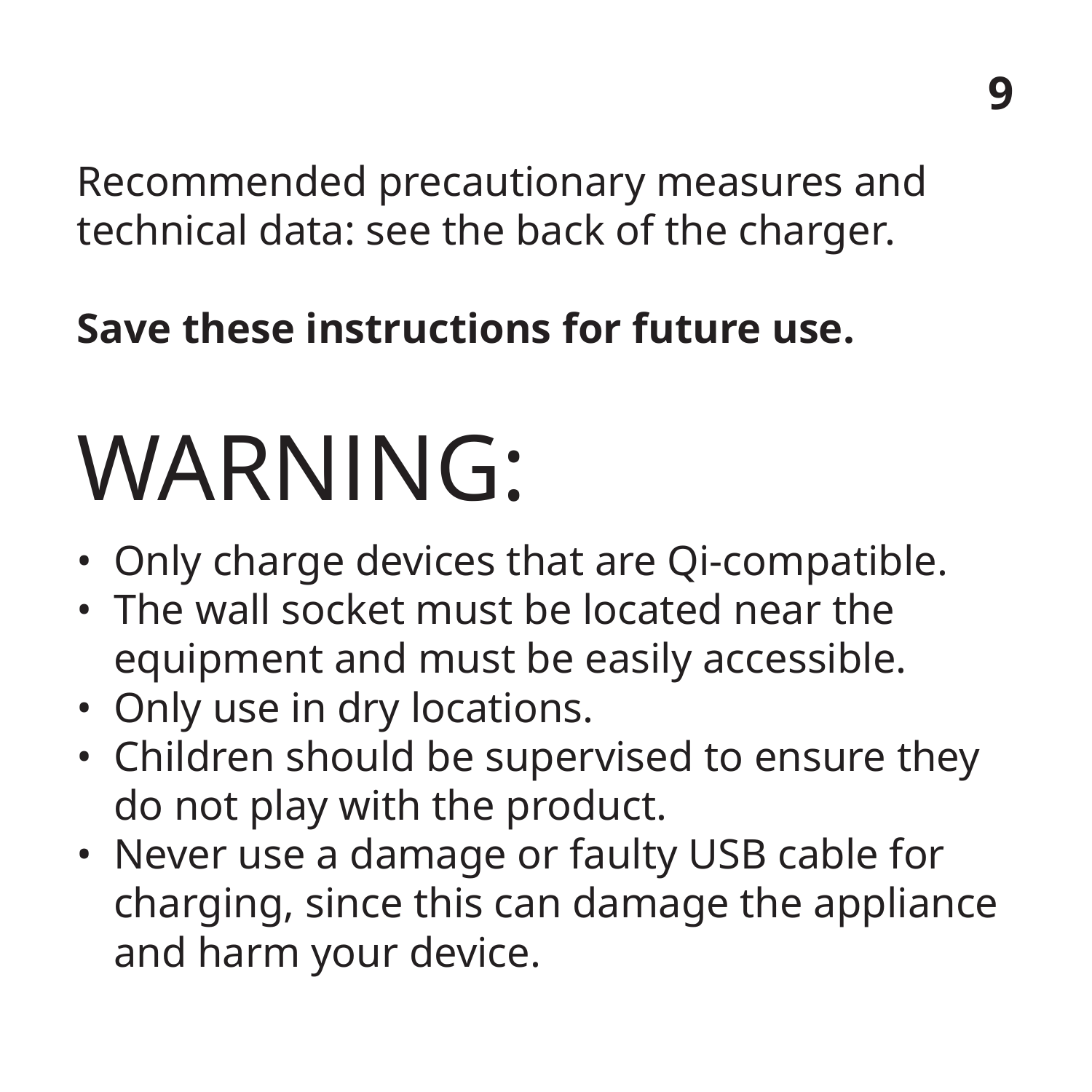#### **Product servicing**

Do not attempt to repair this product yourself, as opening or removing covers may expose you to dangerous voltage points or other risks.

#### **TECHNICAL DATA**

**Type:** E2010 LIVBOJ **Input:** 5V DC, 2A USB Type-C **Indoor use only Operating frequency:** 110.3KHZ - 148 KHz **Output power:** 33 dBµA/m at 3m

**Manufacturer: IKEA of Sweden AB**

**Address: Box 702, SE-343 81 Älmhult, SWEDEN**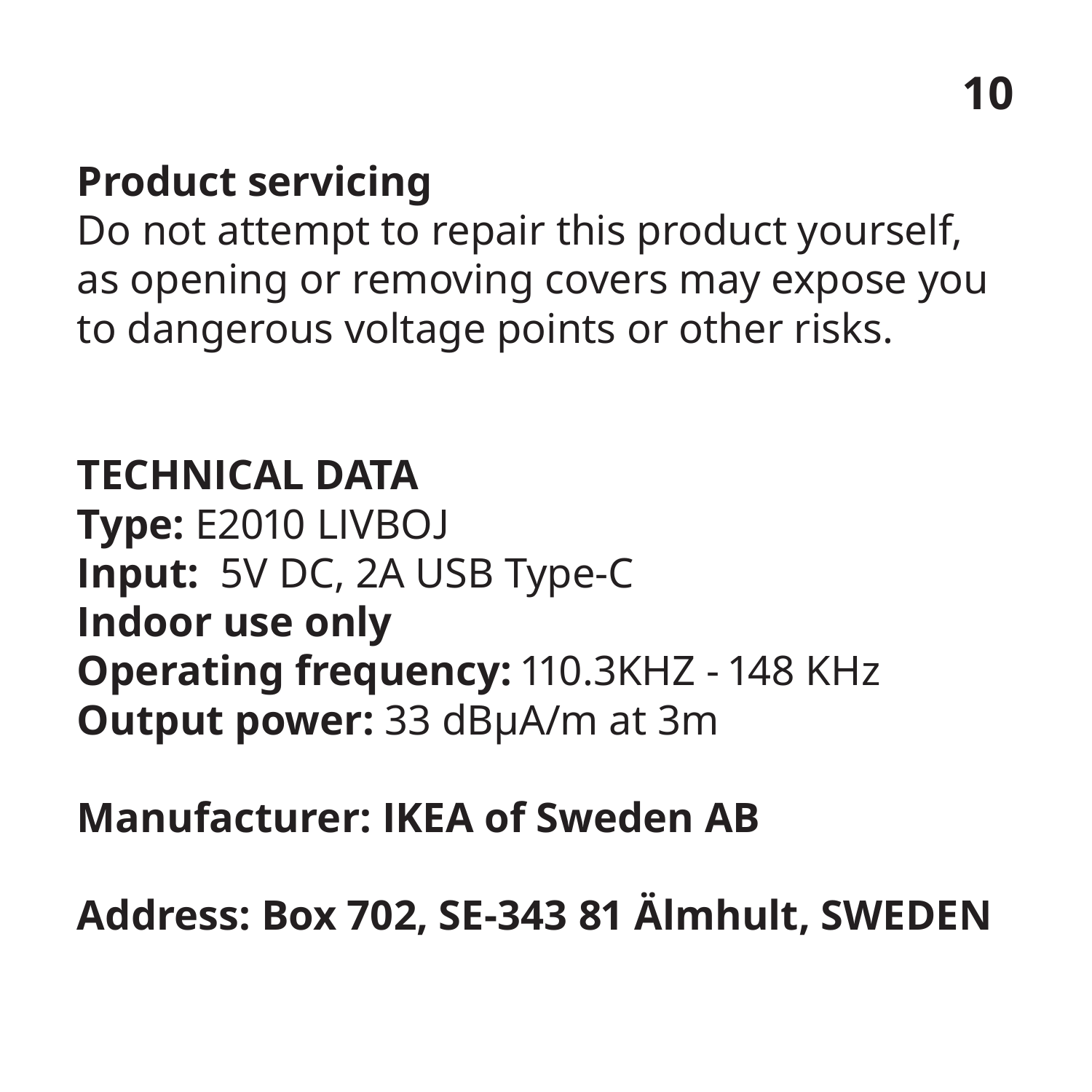### The 'Qi' symbol is a trademark of the Wireless Power Consortium

#### **RF EXPOSURE INFORMATION**

According to RF exposure regulations, under normal operations the end user shall refrain from being closer than 10 cm from the device.

This device complies with Part 15 of the FCC Rules/Innovation Science and Economic Development Canada's licence-exempt RSS standard(s). Operation is subject to the following two conditions: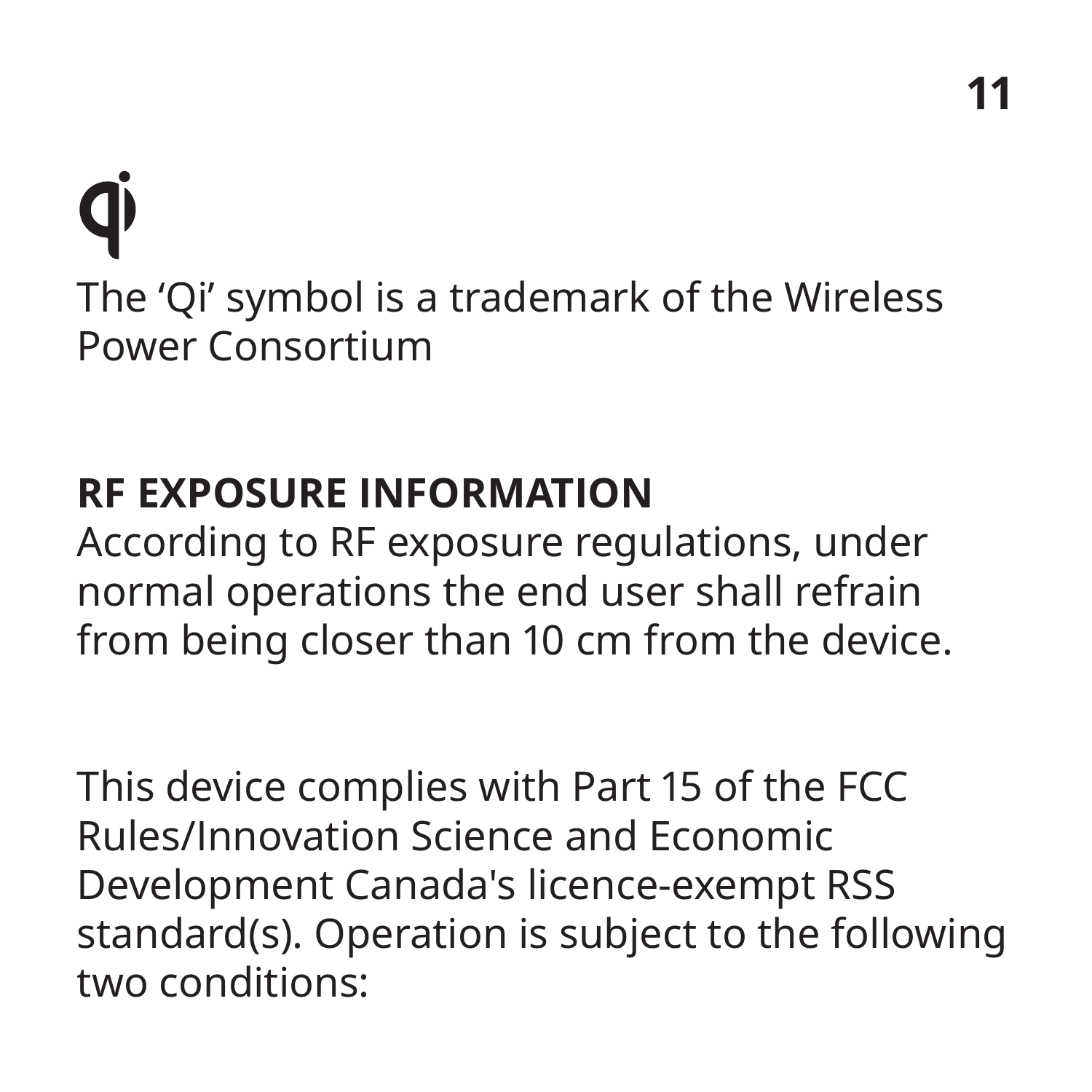- (1) this device may not cause harmful interference, and
- (2) this device must accept any interference received, including interference that may cause undesired operation of the device.

### WARNING:

Any changes or modifications to this unit not expressly approved by the party responsible for compliance could void the user's authority to operate the equipment.

#### **NOTE:**

This equipment has been tested and found to comply with the limits for a Class B digital device, pursuant to part 15 of the FCC Rules. These limits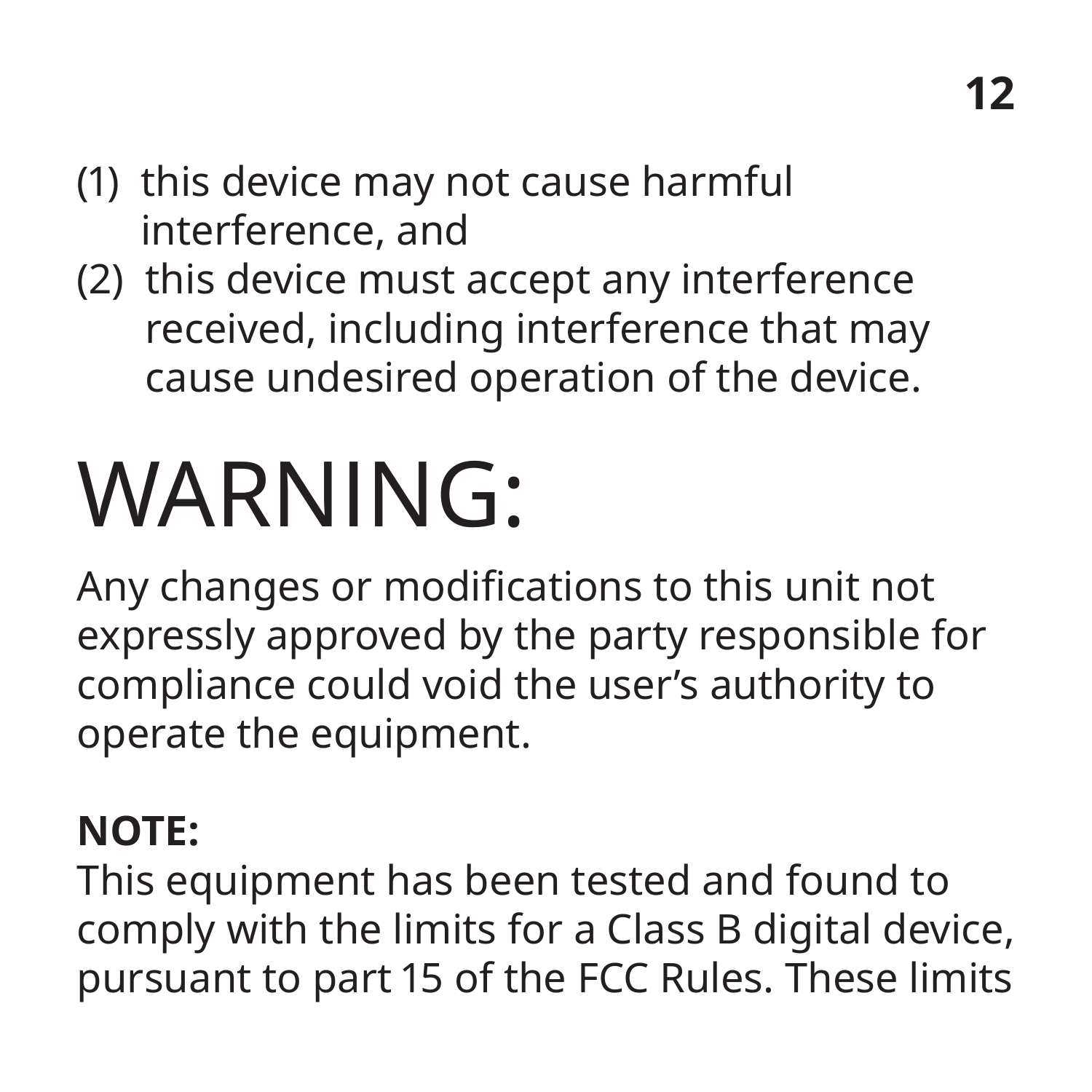are designed to provide reasonable protection against harmful interference in a residential installation.

This equipment generates, uses and can radiate radio frequency energy and, if not installed and used in accordance with the instructions, may cause harmful interference to radio communications. However, there is no guarantee that interference will not occur in a particular installation. If this equipment does cause harmful interference to radio or television reception, which can be determined by turning the quipment off and on, the user is encouraged to try to correct the interference by one or more of the following measures: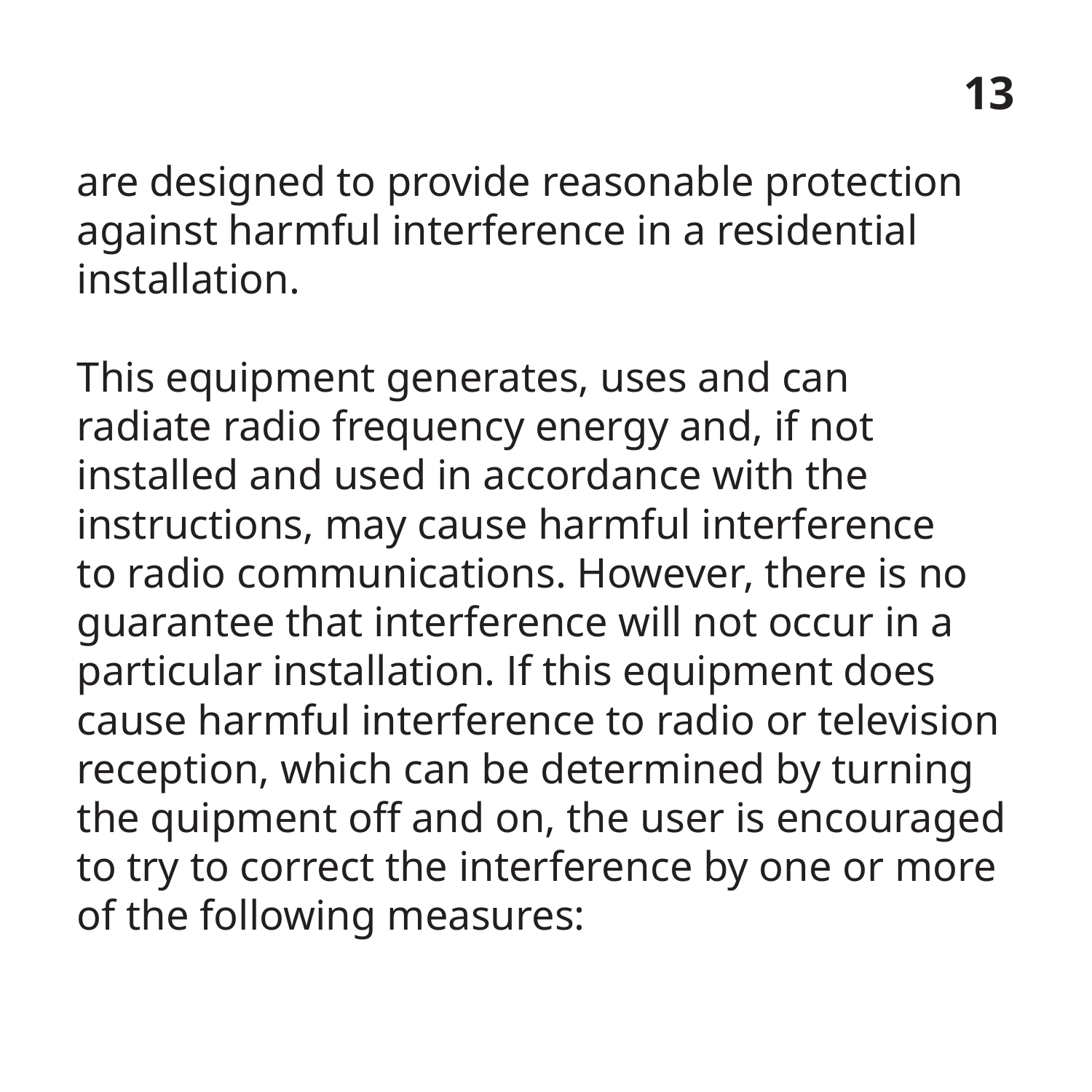- Reorient or relocate the receiving antenna.
- Increase the separation between the equipment and receiver.
- Connect the equipment into an outlet on a circuit different from that to which the receiver is connected.
- Consult the dealer or an experienced radio/TV technician for help.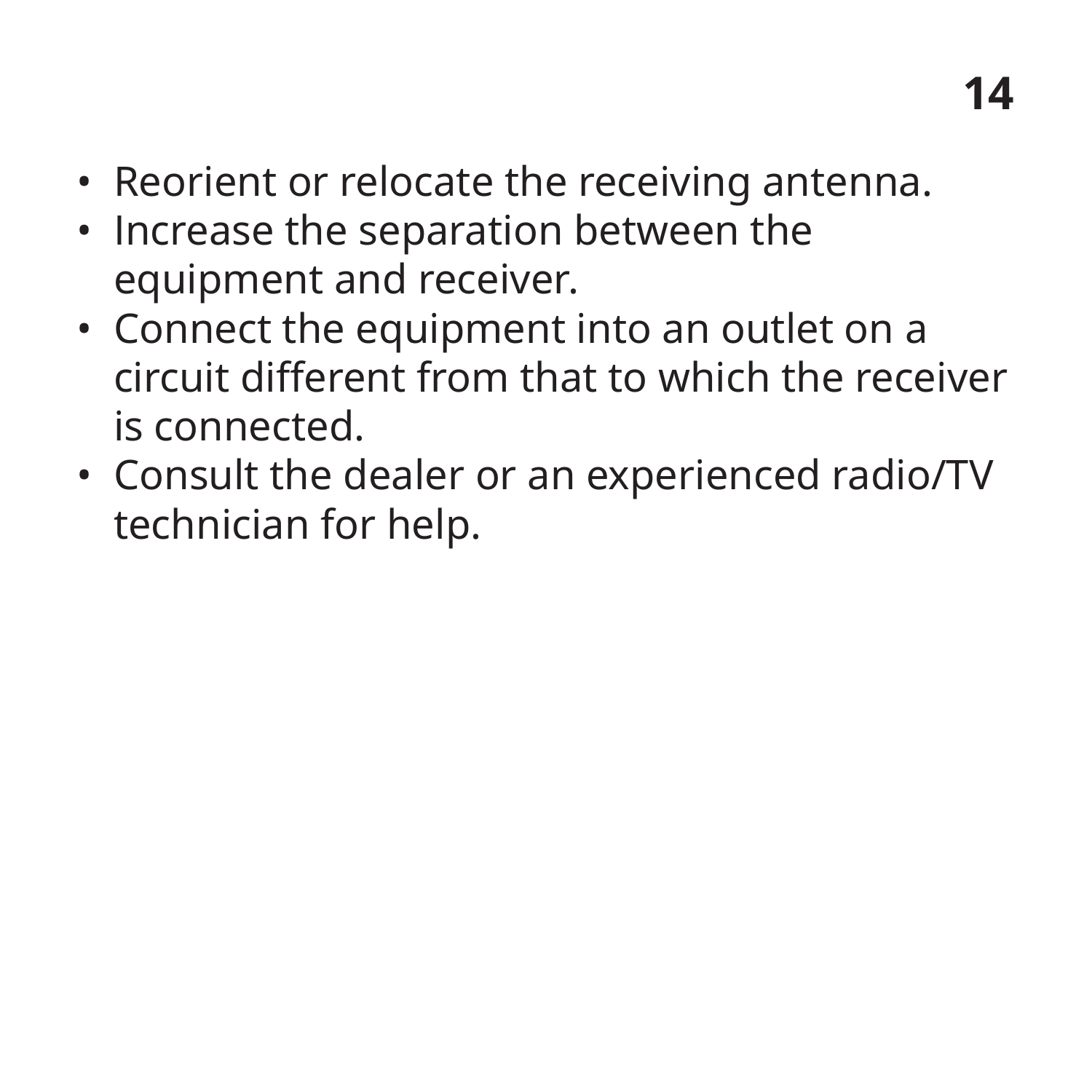

The crossed-out wheeled bin symbol indicates that the item should be disposed of separately from household waste. The item should be handed in for recycling in accordance with local environmental regulations for waste disposal. By separating a marked item from household waste, you will help reduce the volume of waste sent to incinerators or land-fill and minimize any potential negative impact on human health and the environment. For more information, please contact your IKEA store.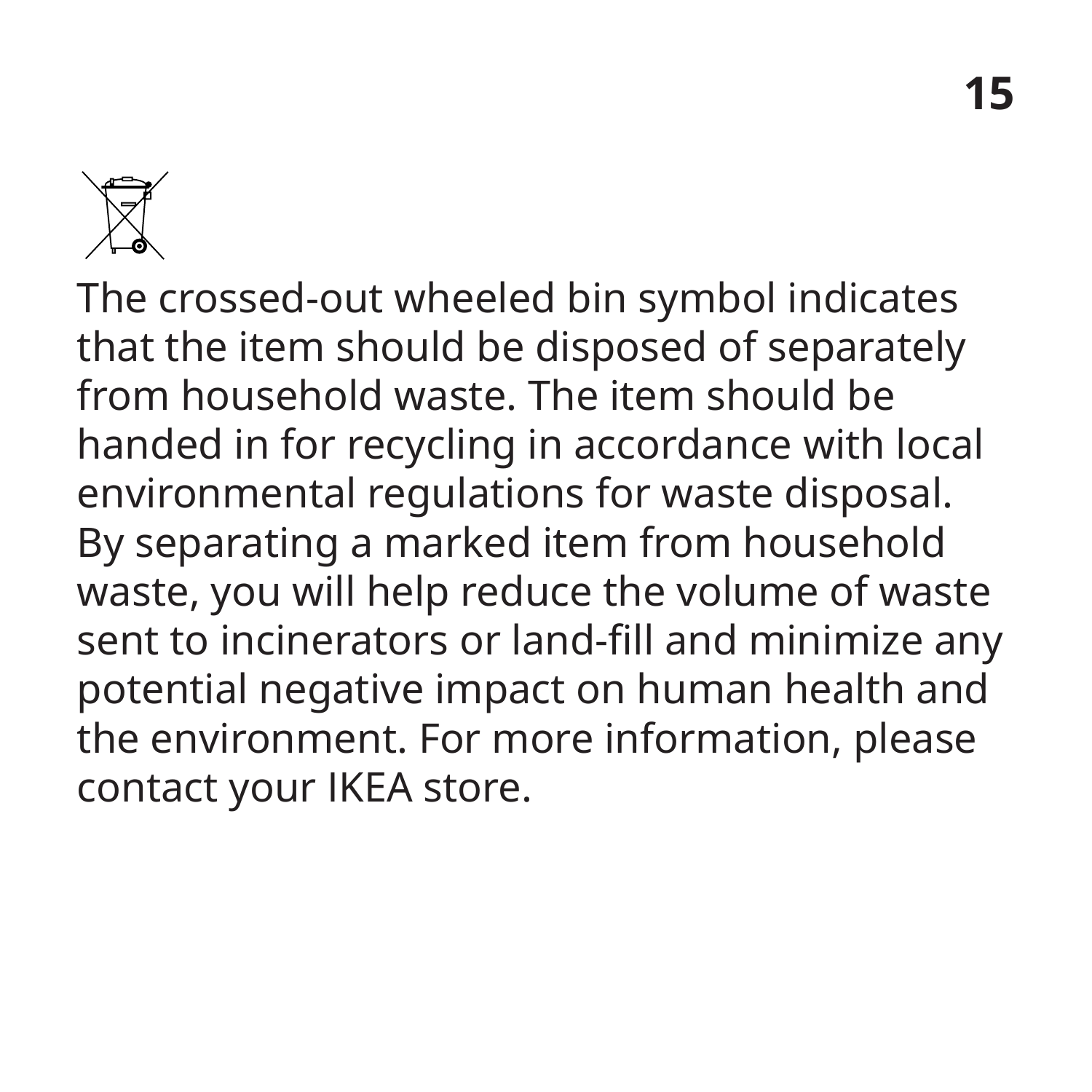### **Français 16**

#### **Caractéristiques du chargeur**

- Adaptateur USB (5V, 2A) et câble USB Type-C non inclus.
- Appareils de charge sans fil compatibles avec la technologie Qi.
- Conforme à la norme Qi 1.2.4BPP.
- Contrôle température et charge pour plus de sécurité.
- Voyant d'état LED.

#### **Instructions d'utilisation**

- Raccorder le câble USB à l'adaptateur et à LIVBOJ, puis brancher à une prise de courant.
- Pour le chargement sans fil, placer le téléphone sur le signe (+) du chargeur. L'appareil doit être placé précisément sur le signe (+) du chargeur pour un chargement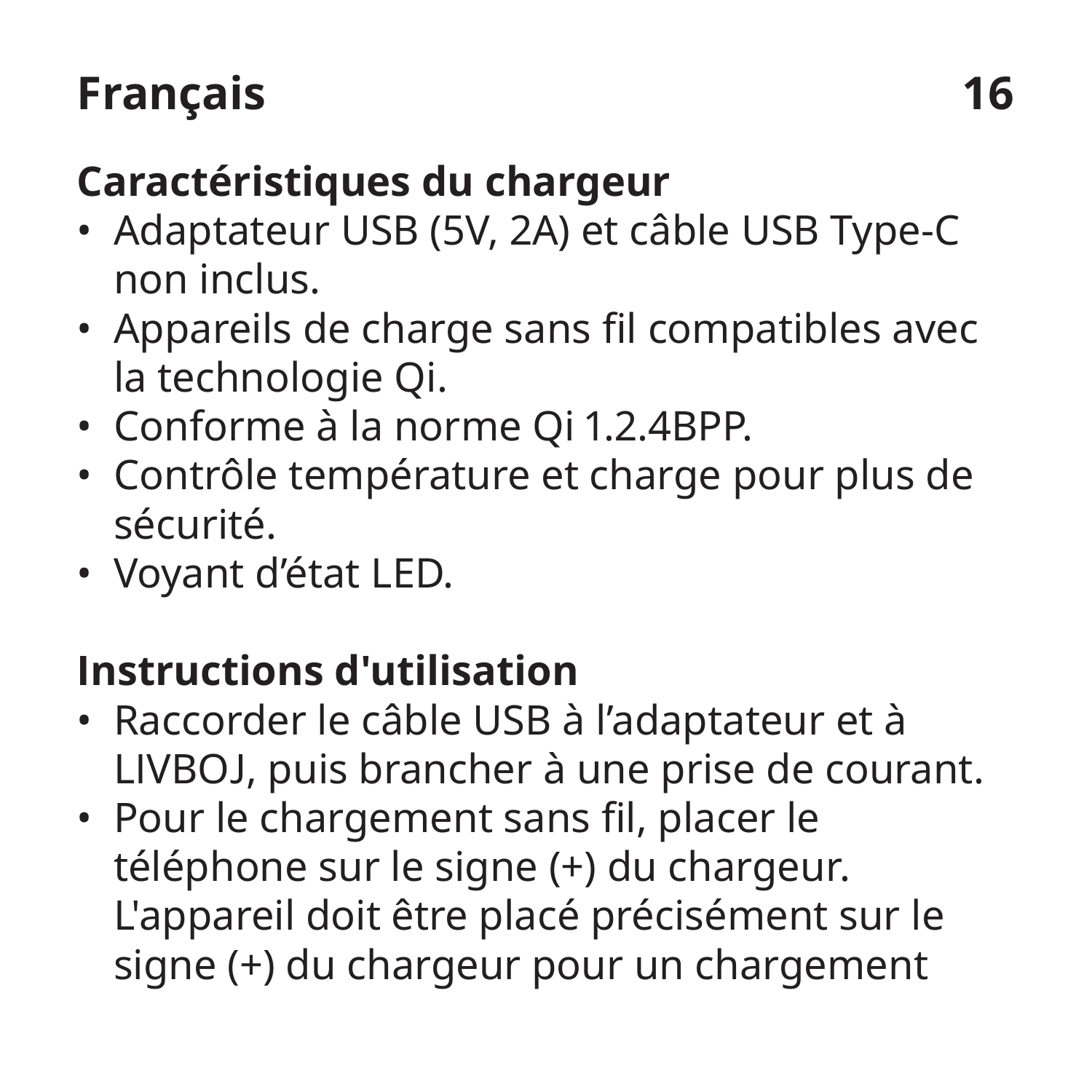optimal. Sur certains appareils, il est nécessaire d'activer la fonction de chargement sans fil dans les paramètres pour que le chargement fonctionne.

- Si la batterie est complètement déchargée, elle peut mettre quelques minutes avant de commencer à se recharger. Cela est tout à fait normal. Lorsque le symbole de la batterie apparaît sur le téléphone cela indique le début du chargement.
- Voyant lumineux LED (voir illustrations) :
	- 1. En fonctionnement : la LED s'allume pendant 3 secondes.
	- 2. En chargement : la LED est allumée.
	- 3. Chargement terminé : la LED s'éteint.
	- 4. Erreur : la LED clignote.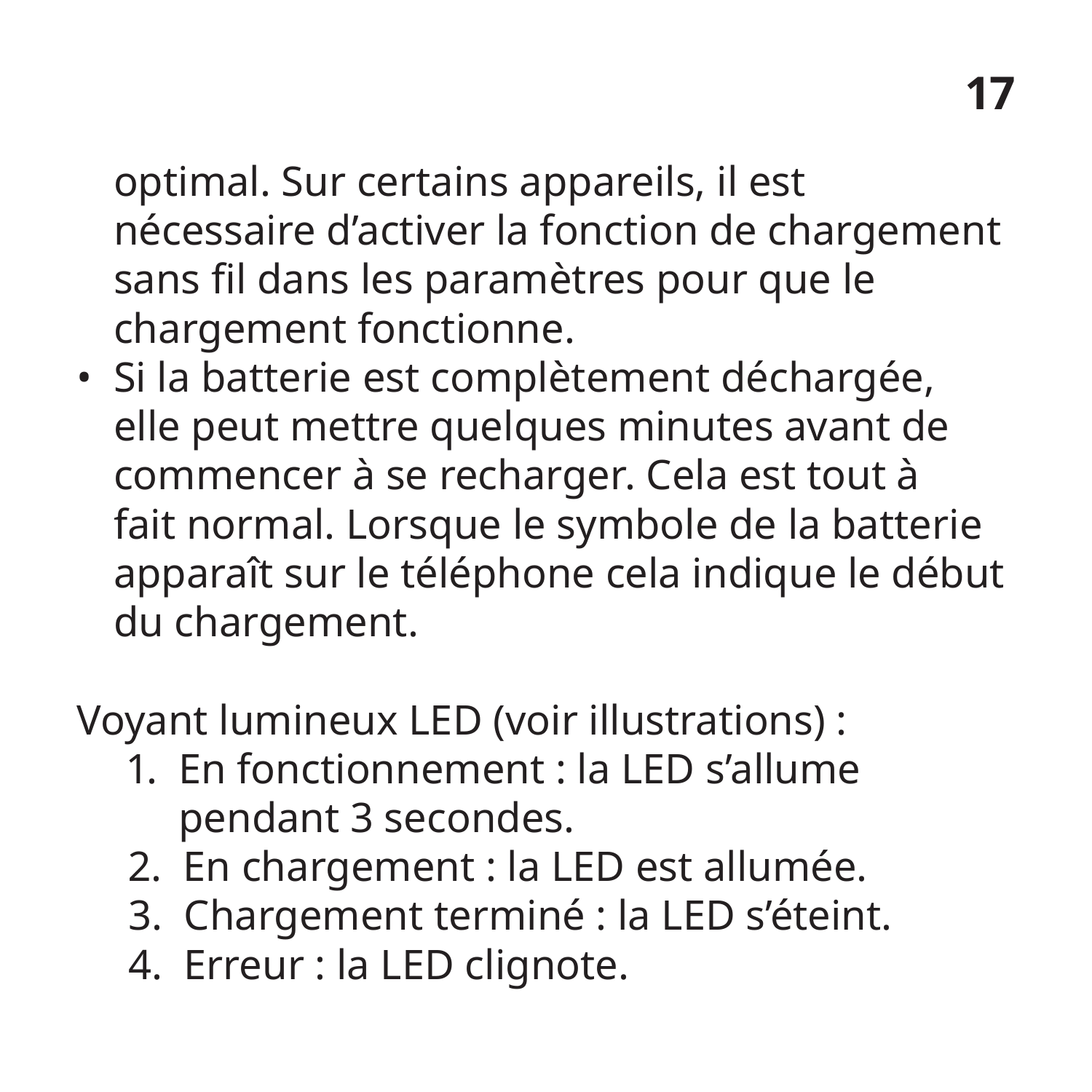#### **Bon à savoir**

- La longueur et la qualité du câble USB influent sur la vitesse et la performance du chargement.
- Il est tout à fait normal que les appareils chauffent au cours du chargement ; ils refroidiront progressivement une fois qu'ils seront entièrement chargés.
- La durée du chargement peut varier en fonction de la capacité de la batterie de l'appareil, du niveau de charge, de l'âge de la batterie et de la température ambiante.
- Température de stockage du chargeur : -20 °C à 25 °C (-4 °F à 77 °F).
- Température de fonctionnement du chargeur : 0 °C à 40 °C (32 °F à 104 °F).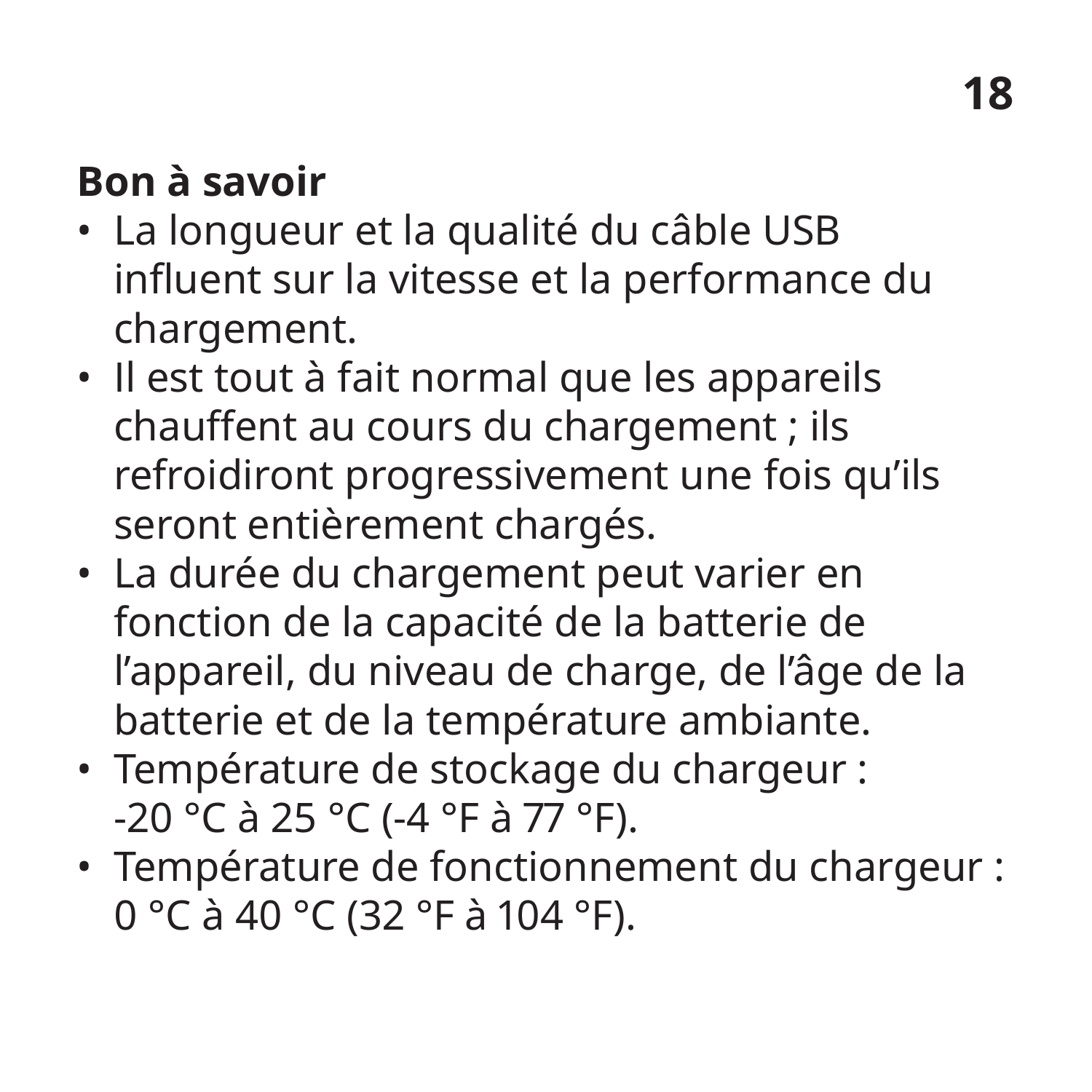Débranchez le chargeur de la source d'alimentation avant de procéder à son nettoyage et lorsqu'il n'est pas utilisé.

Pour nettoyer le chargeur, essuyez-le avec un chiffon humide. Ne jamais plonger le chargeur dans l'eau.

Mesures de précaution recommandées et données techniques. Se reporter au dos du chargeur.

**Conserver ces instructions en vue d'une utilisation ultérieure.**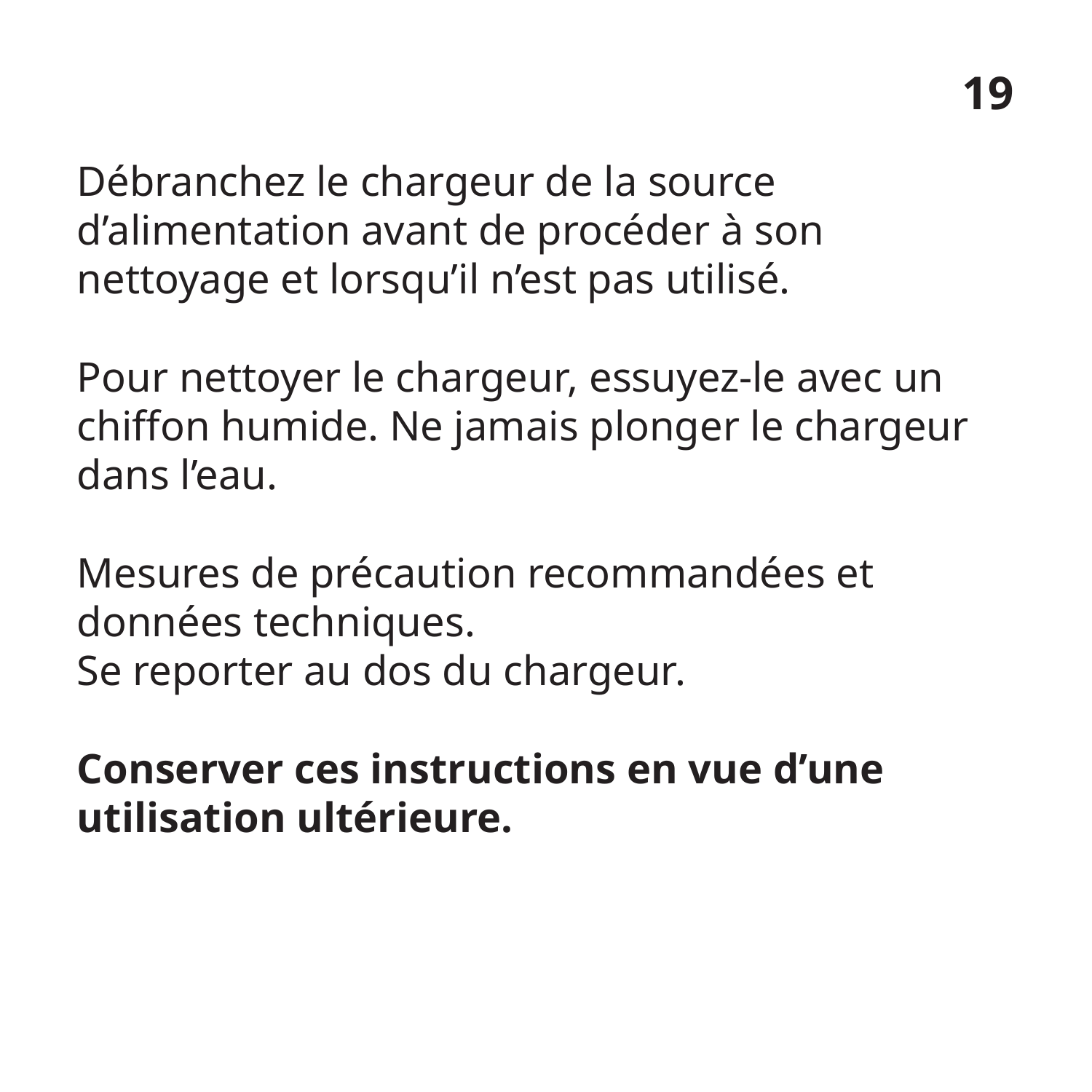### ATTENTION :

- Ne charger que des appareils compatibles avec la technologie Qi.
- La prise murale doit être proche de l'équipement et facilement accessible.
- Utiliser dans des endroits secs uniquement.
- Veiller à ce que les enfants ne jouent pas avec ce produit.
- Ne jamais utiliser pour le chargement un câble USB endommagé ou présentant un défaut, car cela peut abîmer l'équipement ainsi que votre appareil.

#### **Réparation du produit**

Ne pas tenter de réparer soi-même ce produit ; soulever ou retirer le couvercle du boîtier risque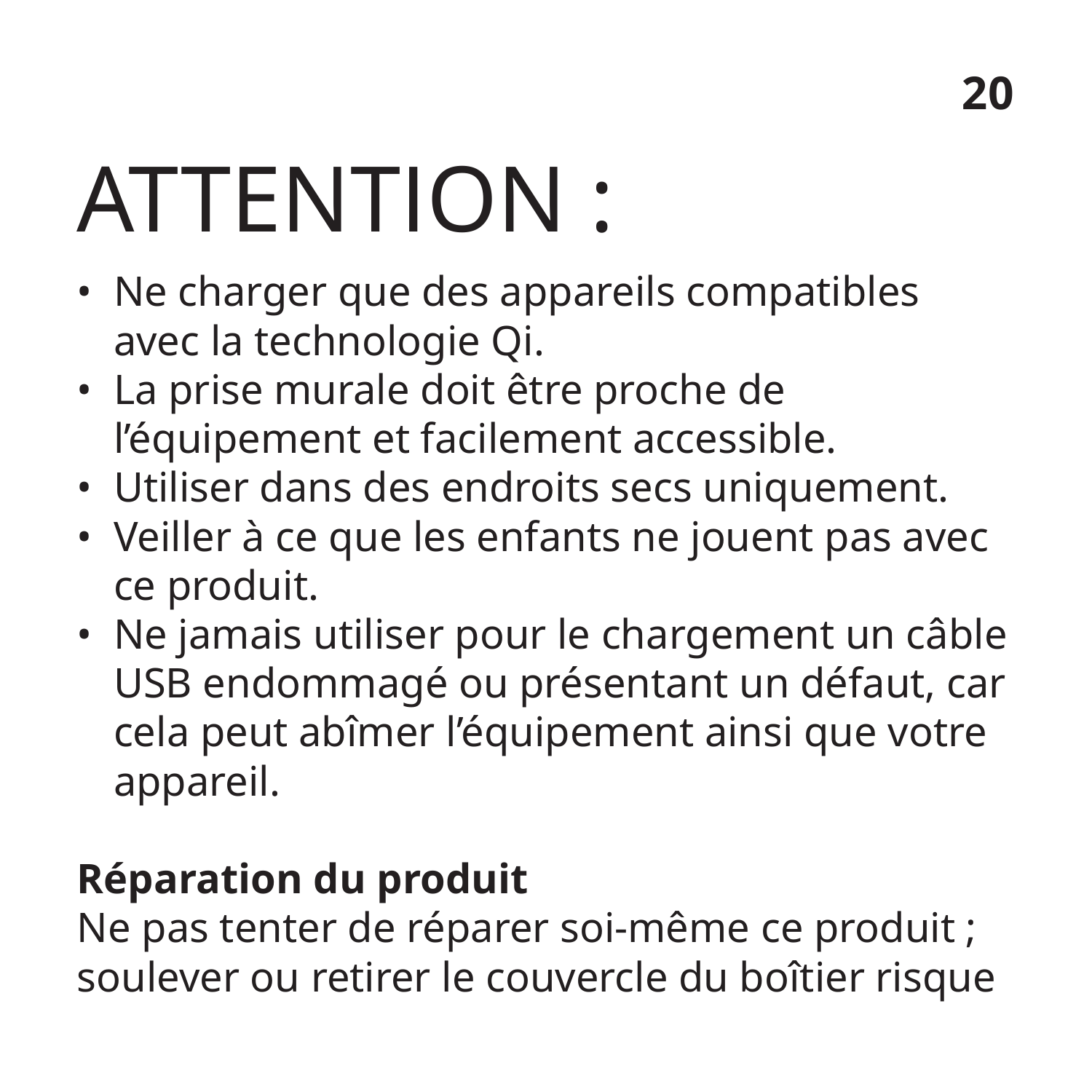notamment de provoquer des chocs électriques.

#### **CARACTÉRISTIQUES TECHNIQUES Type :** E2010 LIVBOJ **Entrée :** 5V DC, 2A USB Type-C **Utilisation en intérieur uniquement. Fréquence de transmission :** 110,3KHZ - 148 KHz **Puissance de sortie :** 33 dBµA/m à 3 m

**Fabricant : IKEA of Sweden AB**

**Adresse : Box 702, SE-343 81 Älmhult, SUÈDE**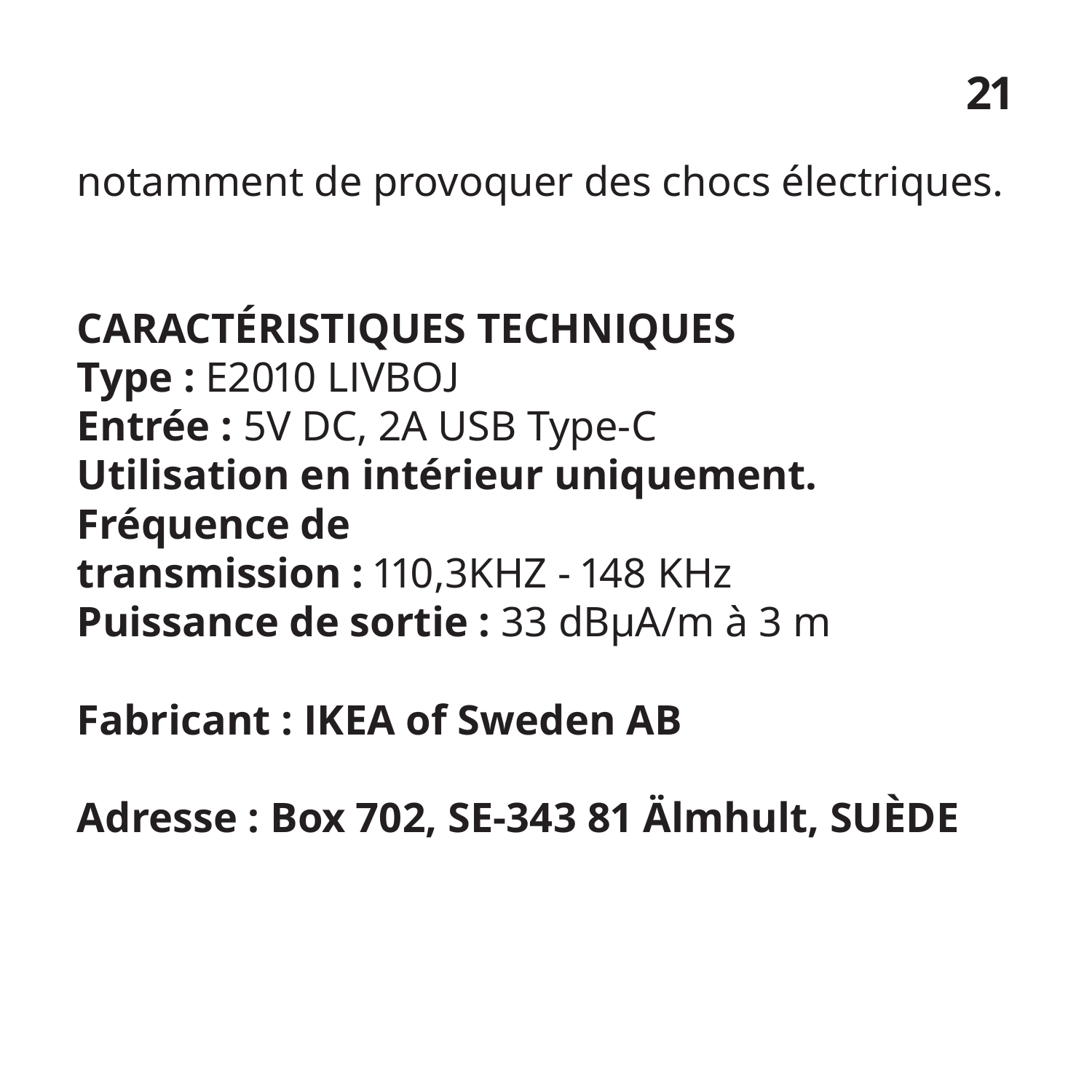## Le logo 'Qi' est la marque déposée du Wireless Power Consortium.

#### **INFORMATION SUR L'EXPOSITION AUX RADIOFRÉQUENCES**

Selon la réglementation sur l'exposition aux radiofréquences, dans des conditions normales d'utilisation l'utilisateur final ne doit pas se tenir à moins de 10 cm de l'appareil.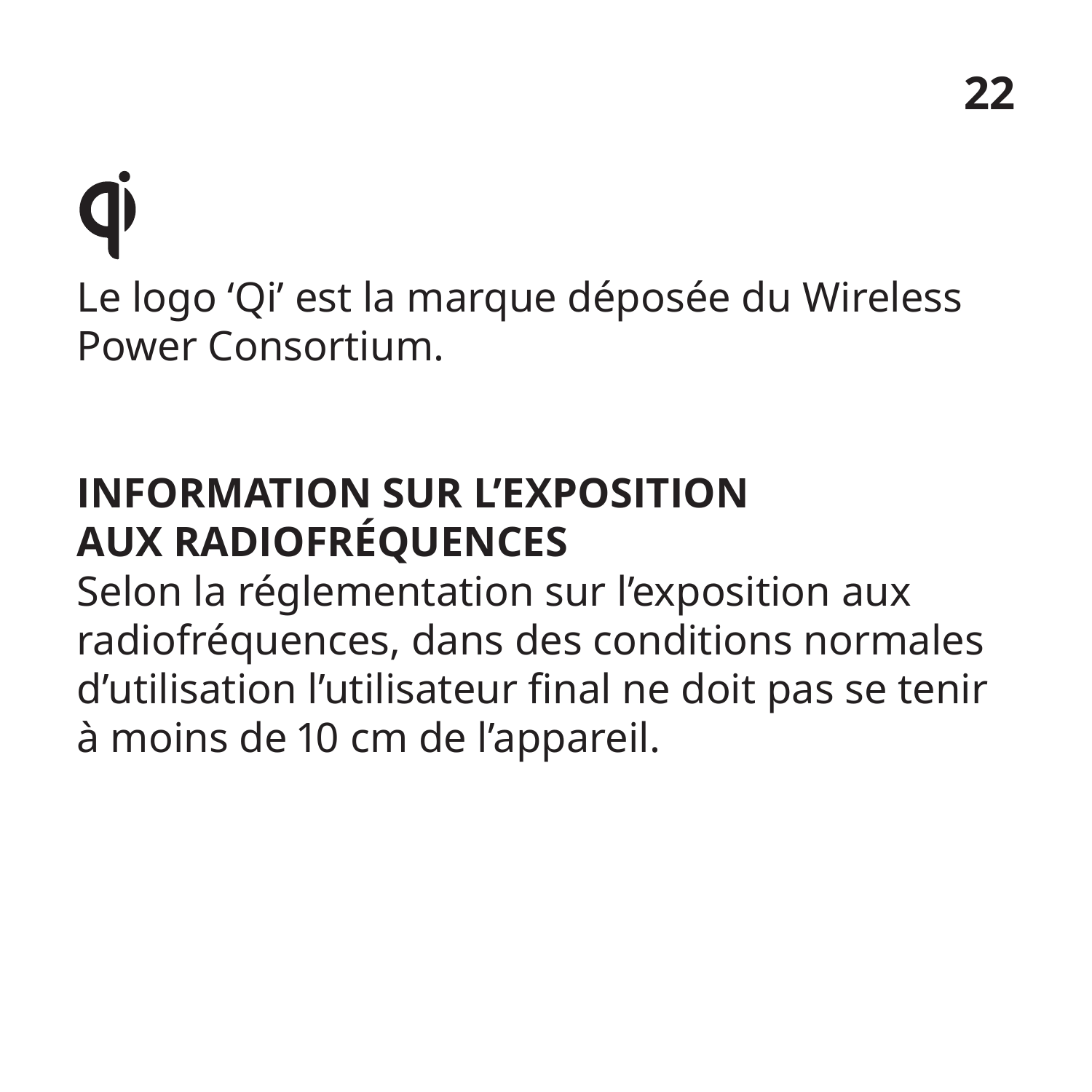Cet appareil est conforme à l'article 15 du règlement de la FCC, ainsi qu'aux normes d'Innovation, Sciences et Développement économique Canada applicables aux appareils radio exempts de licence. Son fonctionnement est autorisé aux deux conditions suivantes :

(1) L'appareil ne doit pas produire de brouillage, (2) l'appareil doit accepter tout brouillage radioélectrique subi, même si cela est susceptible de compromettre son fonctionnement.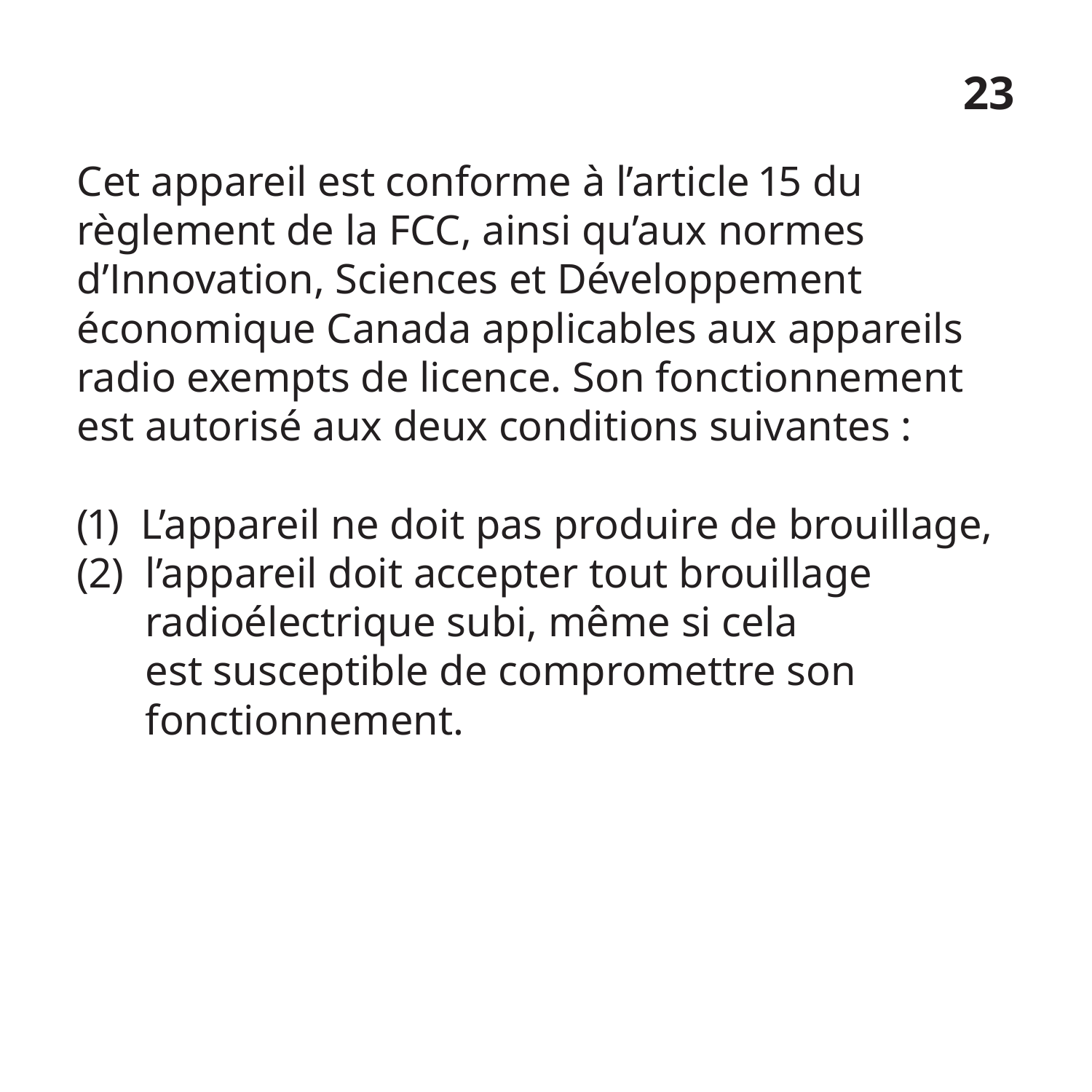### ATTENTION :

Tout changement ou modification apportés à cet appareil sans approbation expresse de la partie responsable de la conformité peut rendre nulle la capacité de l'utilisateur à utiliser cet appareil.

#### **REMARQUE :**

Cet appareil a été testé et il est conforme aux exigences relatives aux appareils électroniques de classe B, selon la section 15 des règles de la FCC (Commission fédérale des communications). Ces exigences sont prévues pour fournir une protection raisonnable contre les interférences nuisibles dans le cas d'une installation domestique.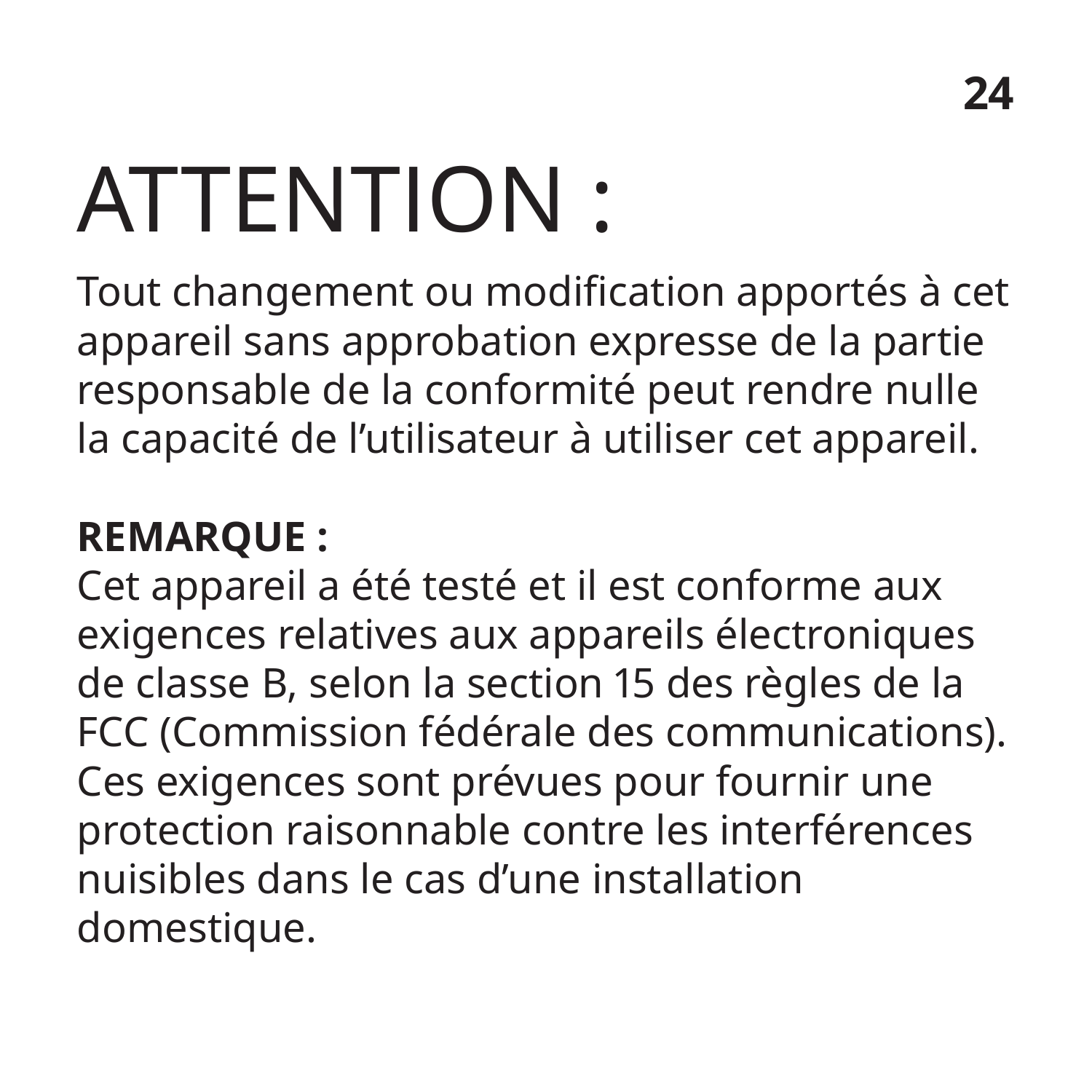Cet appareil génère, utilise et peut émettre de l'énergie sous forme de fréquences radio. Si l'appareil n'est pas installé ou utilisé conformément aux instructions, il peut provoquer des interférences perturbant les communications radio. Il est cependant impossible de garantir l'absence totale d'interférences d'une installation donnée. Si cet appareil produit des interférences nuisibles à la réception radio/télévision, ce qui peut-être déterminé en mettant successivement l'appareil sous tension et hors tension, nous conseillons à l'utilisateur d'essayer de remédier à ce problème en suivant l'une des procédures suivantes :

• Réorienter ou déplacer l'antenne de réception.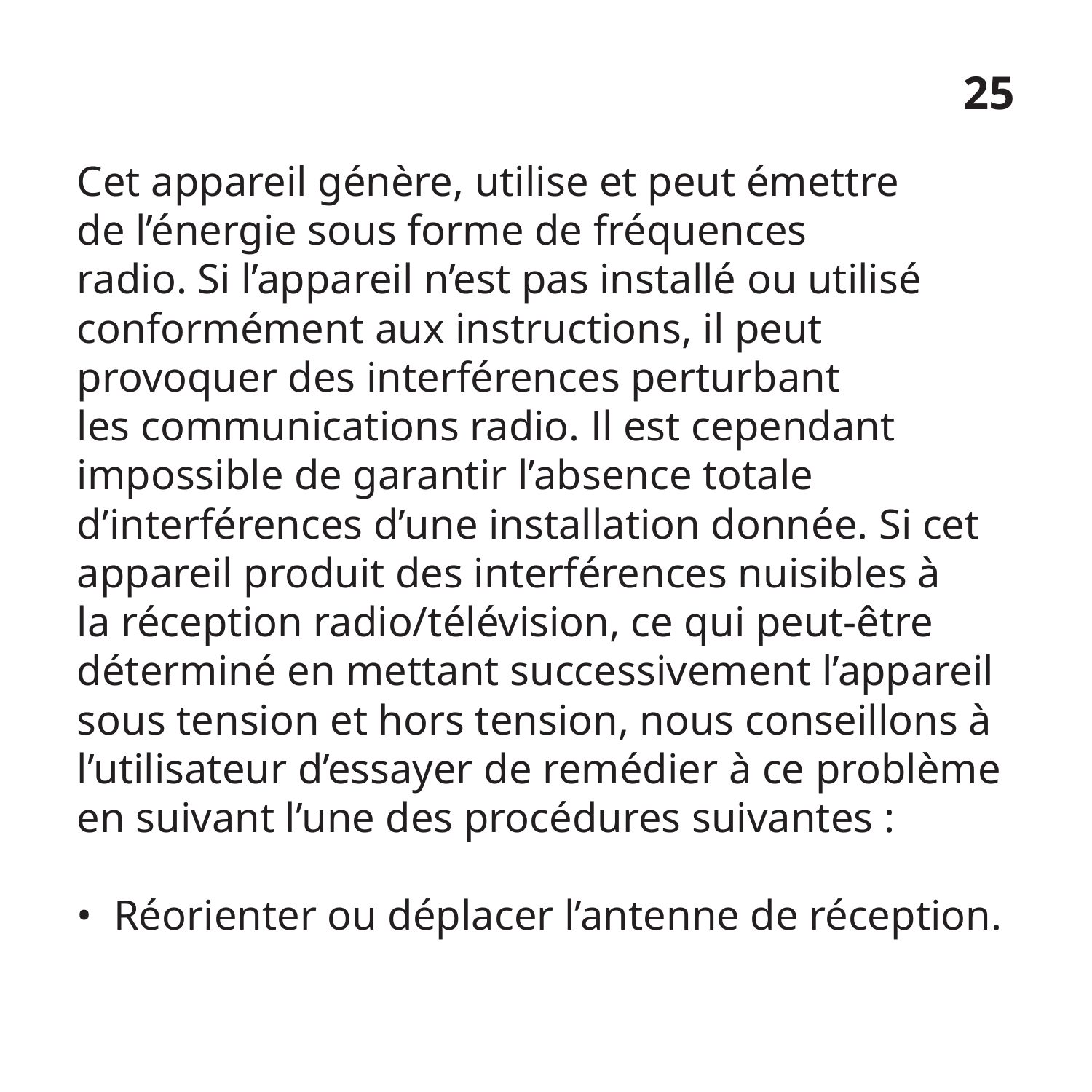- Augmenter la distance entre l'appareil et le récepteur.
- Brancher l'appareil à une prise placée sur un circuit différent de celui auquel le récepteur est raccordé.
- Contacter votre revendeur ou tout technicien radio/TV qualifié pour obtenir de l'aide.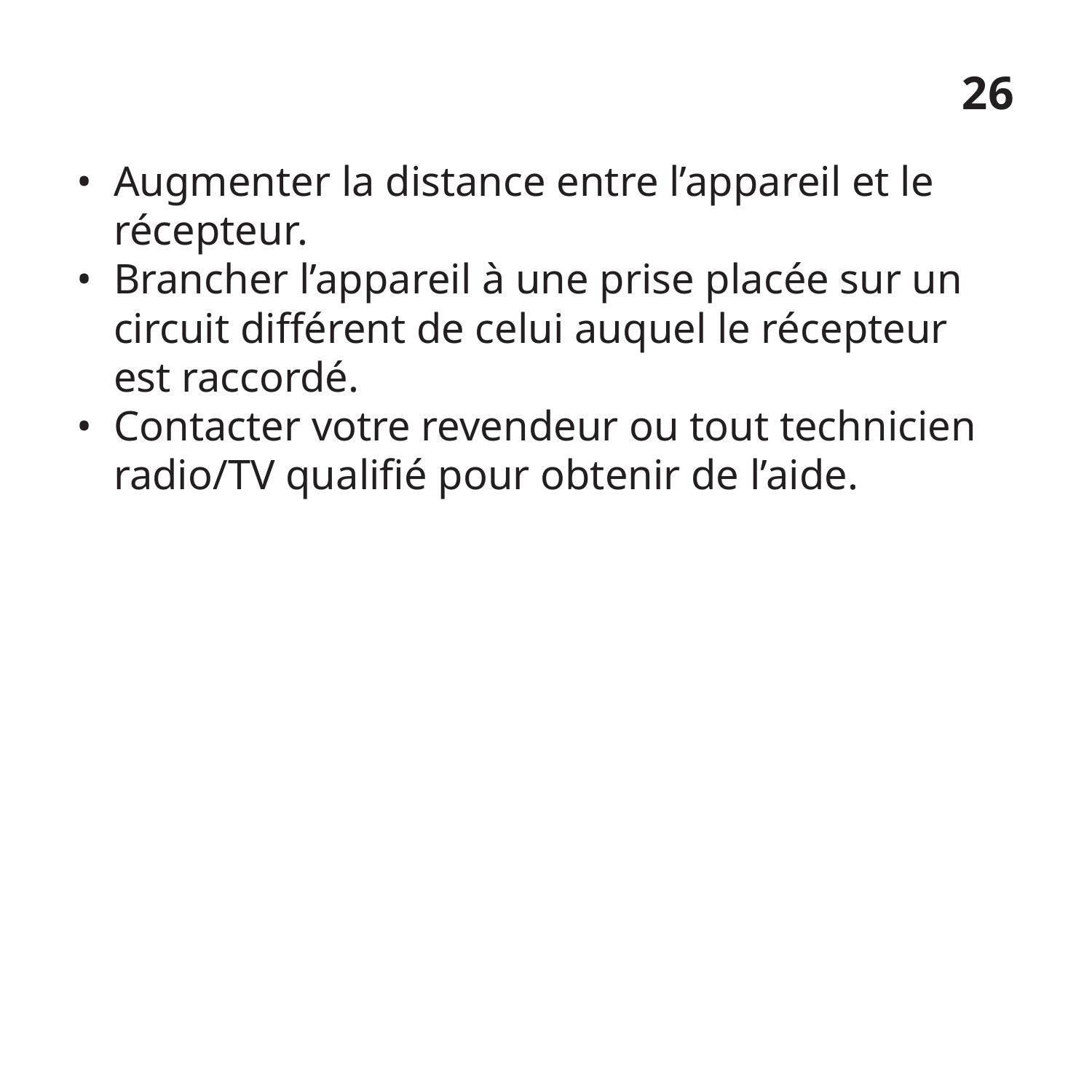

Le pictogramme de la poubelle barrée indique que le produit doit faire l'objet d'un tri. Il doit être recyclé conformément à la réglementation environnementale locale en matière de déchets. En triant les produits portant ce pictogramme, vous contribuez à réduire le volume des déchets incinérés ou enfouis, et à diminuer tout impact négatif sur la santé humaine et l'environnement. Pour plus d'information, merci de contacter votre magasin IKEA.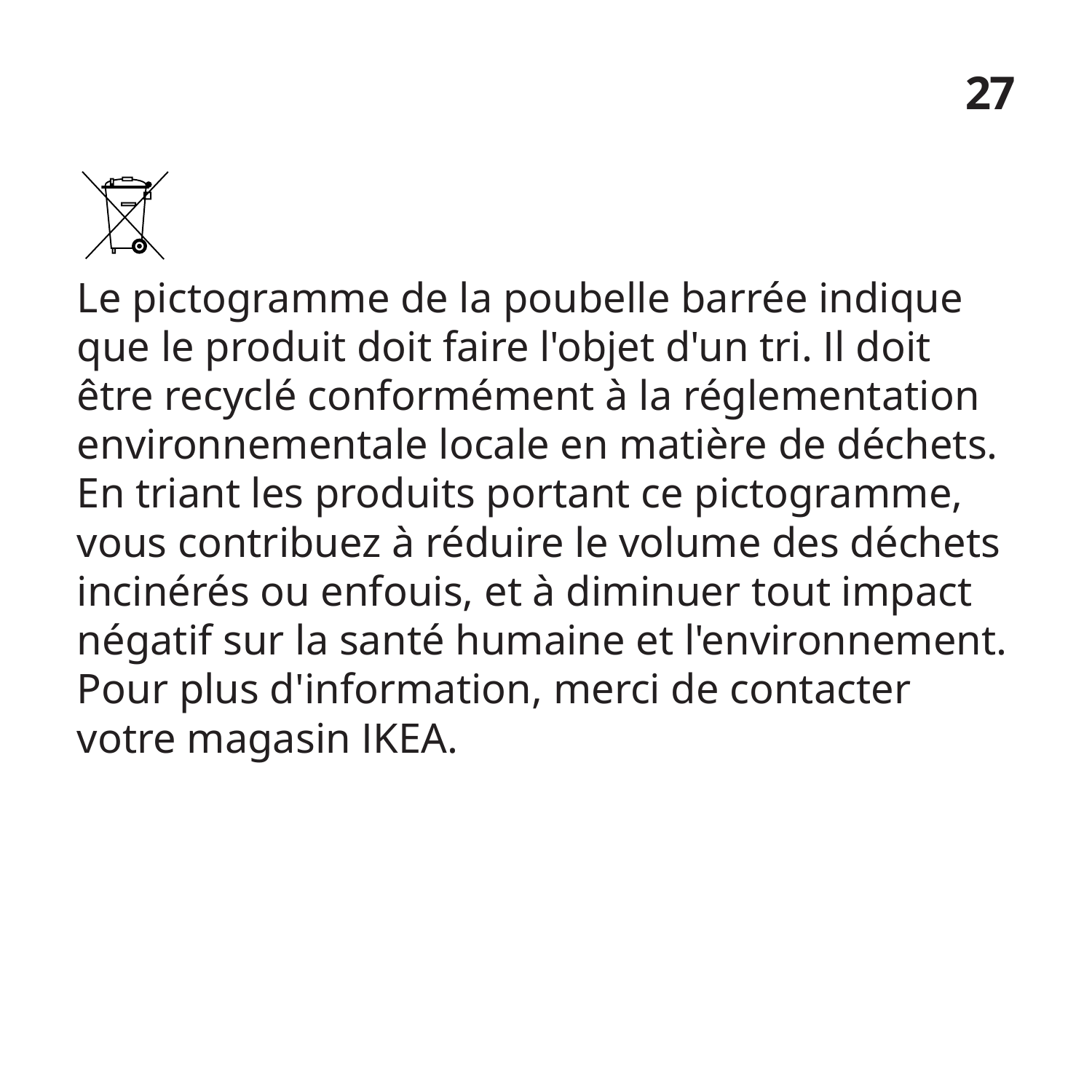### **Español 28**

#### **Características del cargador**

- No incluye el adaptador de corriente USB (5V, 2A) ni el cable USB tipo C.
- Carga de forma inalámbrica dispositivos compatibles con Qi.
- Compatible con la especificación Qi 1.2.4BPP.
- Monitor de temperatura y potencia para mayor seguridad.
- Indicador del estado de led.

#### **Instrucciones de uso**

- Conecta el cable USB al adaptador de corriente y a LIVBOJ. Enchúfalo a la toma de corriente.
- Para la carga inalámbrica, coloca el dispositivo que vas a cargar encima del signo positivo (+) del cargador. El dispositivo se debe colocar directamente sobre el signo positivo (+)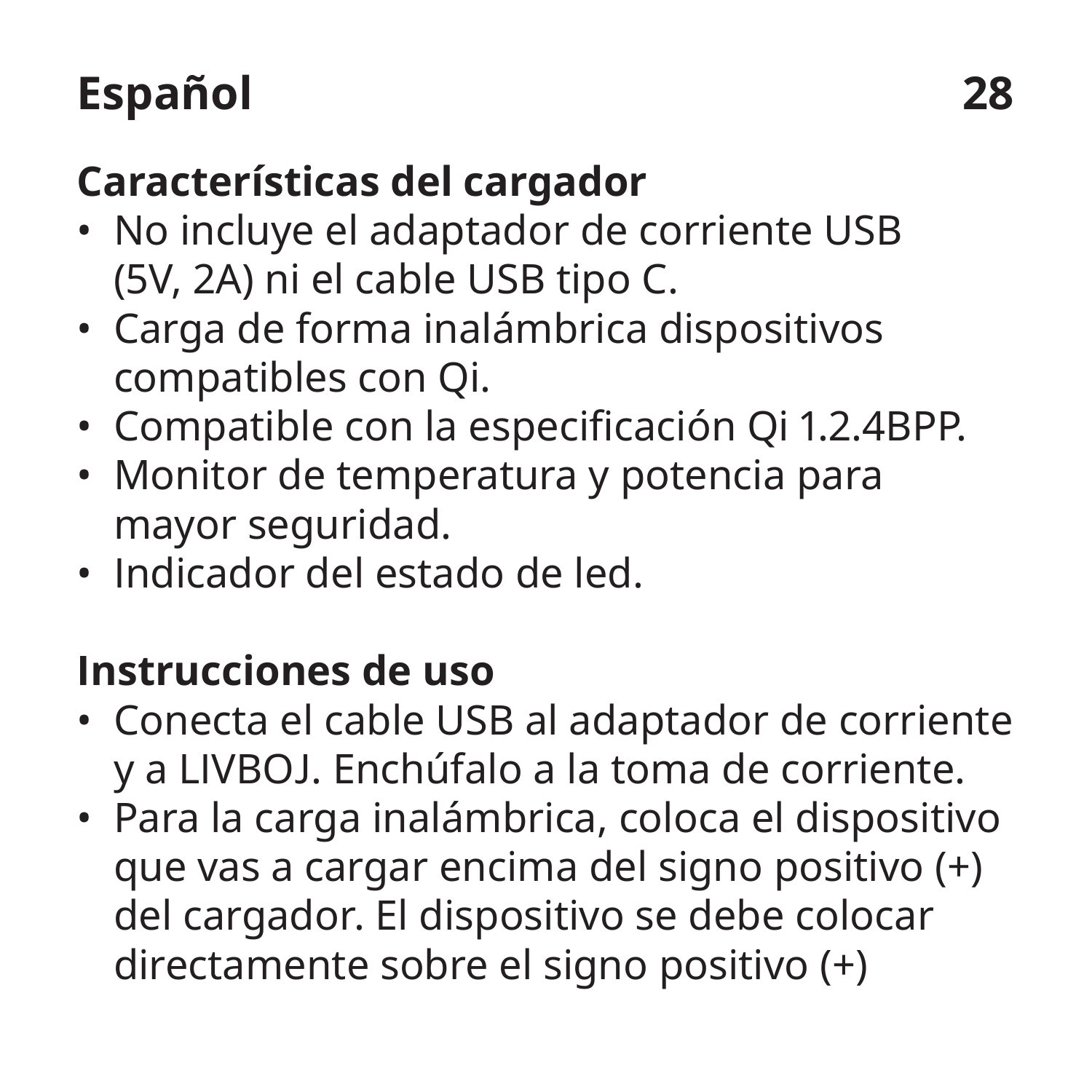del cargador para que la función de carga funcione de forma óptima. Ten en cuenta que en algunos dispositivos puede que tengas que activar la carga inalámbrica en los ajustes.

• Si la batería está completamente descargada, pueden pasar unos minutos antes de que empiece a cargarse. Esto es completamente normal. Puedes ver que la batería ha comenzado a cargarse cuando el símbolo de la batería aparece en el teléfono.

Indicador led (consulta las ilustraciones):

- 1. Encendido: el led se enciende durante 3 segundos.
- 2. Carga: led encendido.
- 3. Carga completa: led apagado.
- 4. Error: led intermitente.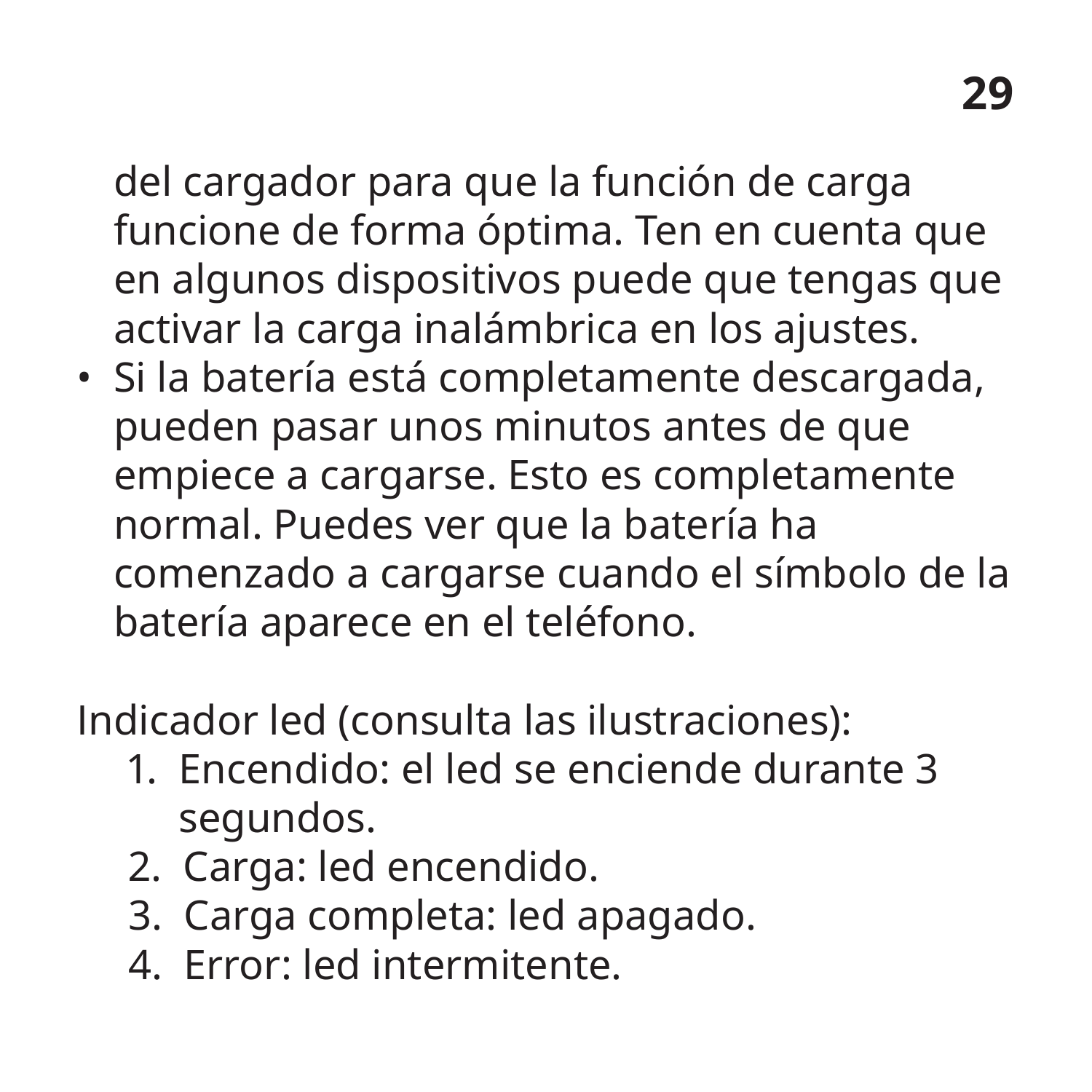#### **Información importante**

- La longitud y la calidad del cable USB influyen en la velocidad y el rendimiento de la carga.
- Es normal que los aparatos se calienten durante la carga. Una vez que estén totalmente cargados, empezarán a enfriarse gradualmente.
- La duración de la carga puede variar en función de la capacidad de la batería del aparato, del nivel de carga, de la antigüedad de la batería y de la temperatura ambiente.
- Temperatura de almacenamiento del cargador: de -20 °C a 25 °C (-4 °F a 77 °F).
- Temperatura de funcionamiento del cargador: de 0 °C a 40 °C (32 °F a 104 °F).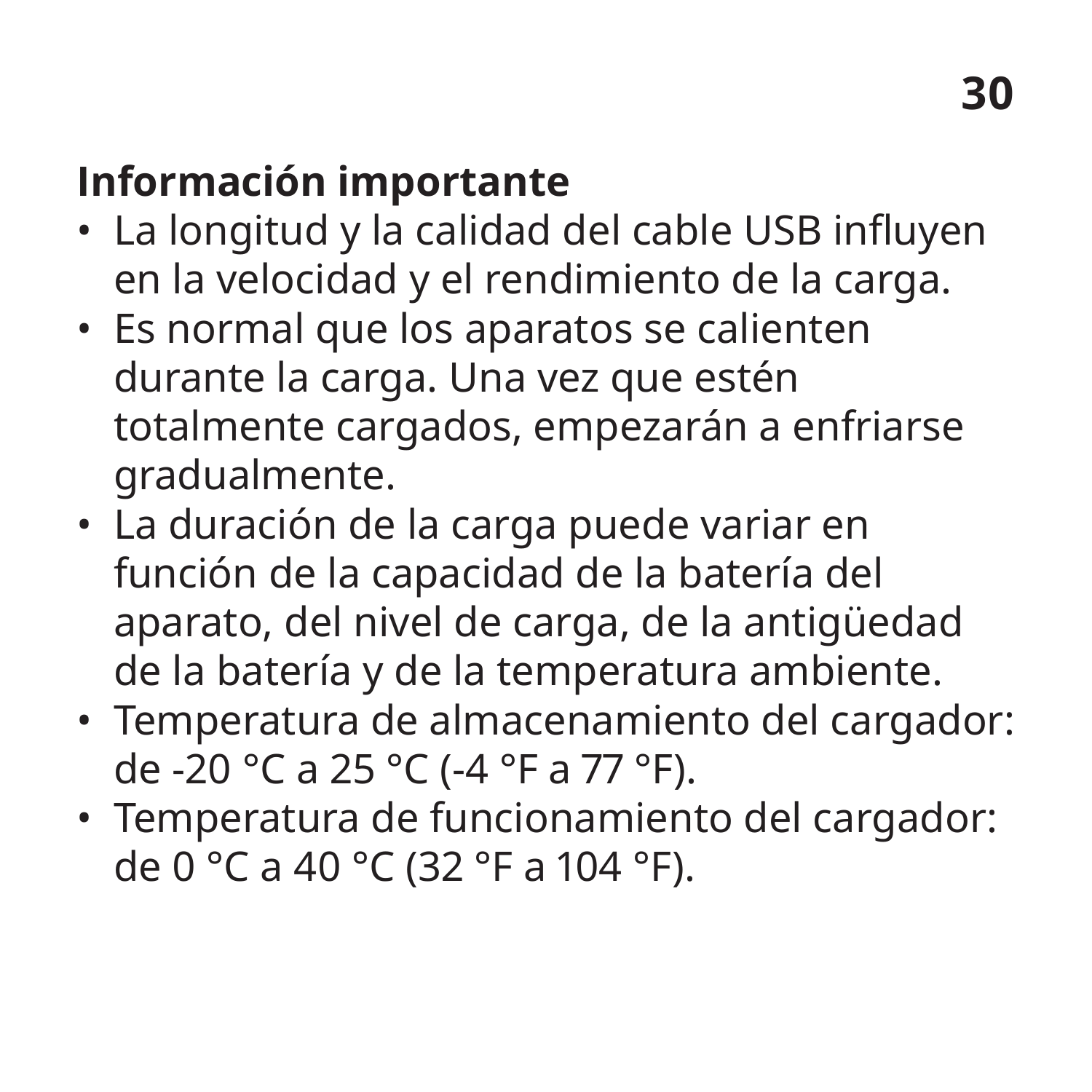Desenchufa el cargador de la fuente de alimentación antes de limpiarlo y cuando no lo utilices.

Para limpiar el cargador, pásale un paño húmedo.

No sumerjas nunca el cargador en agua.

Medidas de precaución recomendadas y datos técnicos: consulta la parte posterior del cargador.

**Conserva estas instrucciones para poder consultarlas en el futuro.**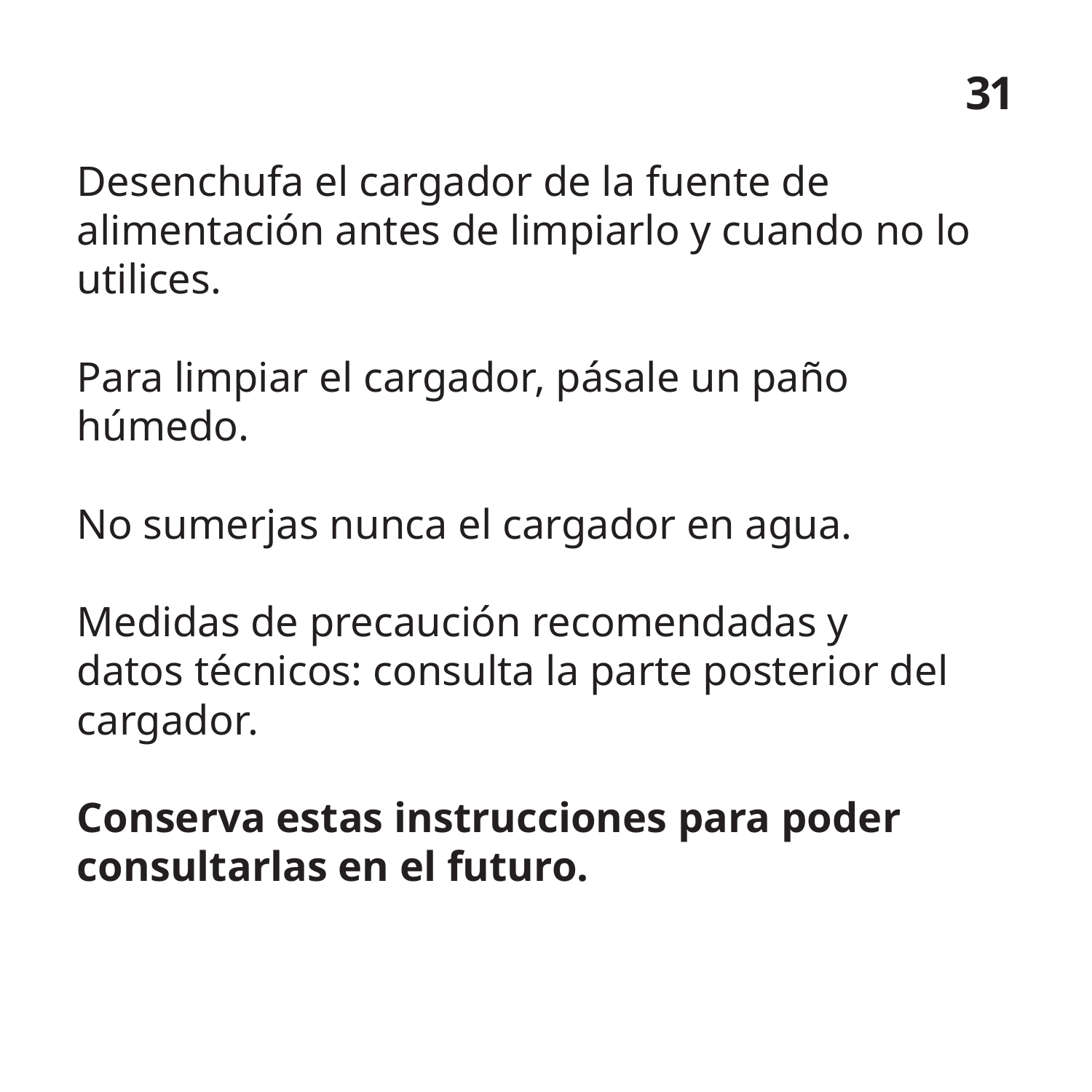## AVISO IMPORTANTE:

- Cargar solo dispositivos compatibles con Qi.
- La toma de pared debe encontrarse cerca del aparato y estar a mano.
- Utilizar solo en espacios secos.
- Los niños deben estar en todo momento supervisados para evitar que jueguen con el producto.
- No utilizar nunca un cable USB dañado o defectuoso para realizar la carga, ya que esto puede provocar daños en ambos aparatos.

#### **Mantenimiento del producto**

No intentes reparar por tu cuenta el producto, ya que al abrir y quitar las tapas puedes quedar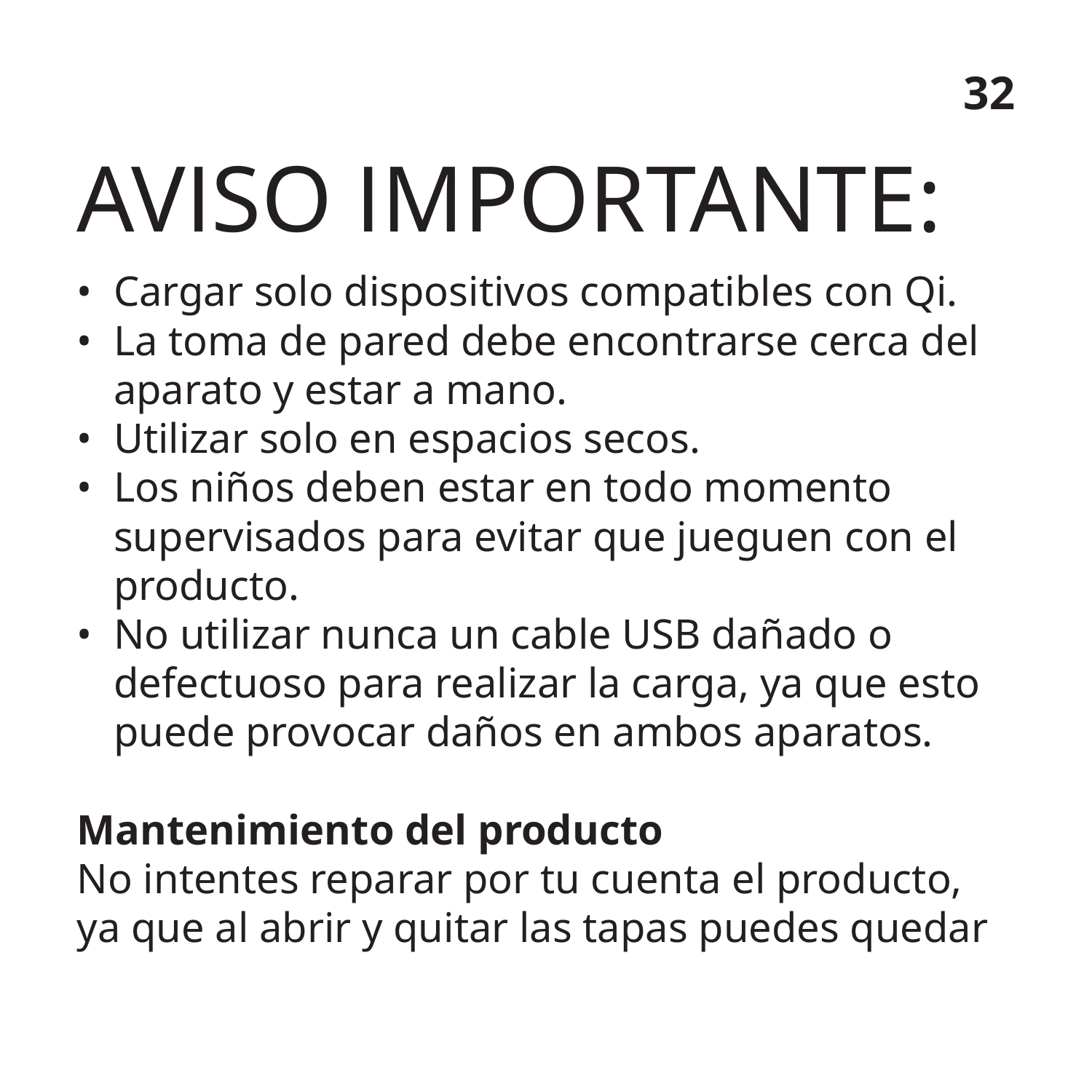expuesto a posibles descargas eléctricas u otros peligros.

**DATOS TÉCNICOS TIPO:** E2010 LIVBOJ **Entrada:** 5V DC, 2A USB Tipo C **Solo para uso en interiores. Frecuencia de funcionamiento:** 110,3 KHZ - 148 KHz **Potencia de salida:** 33 dBµA/m a 3 m

**Fabricante: IKEA of Sweden AB**

**Dirección: Box 702, SE-343 81 Älmhult, SUECIA**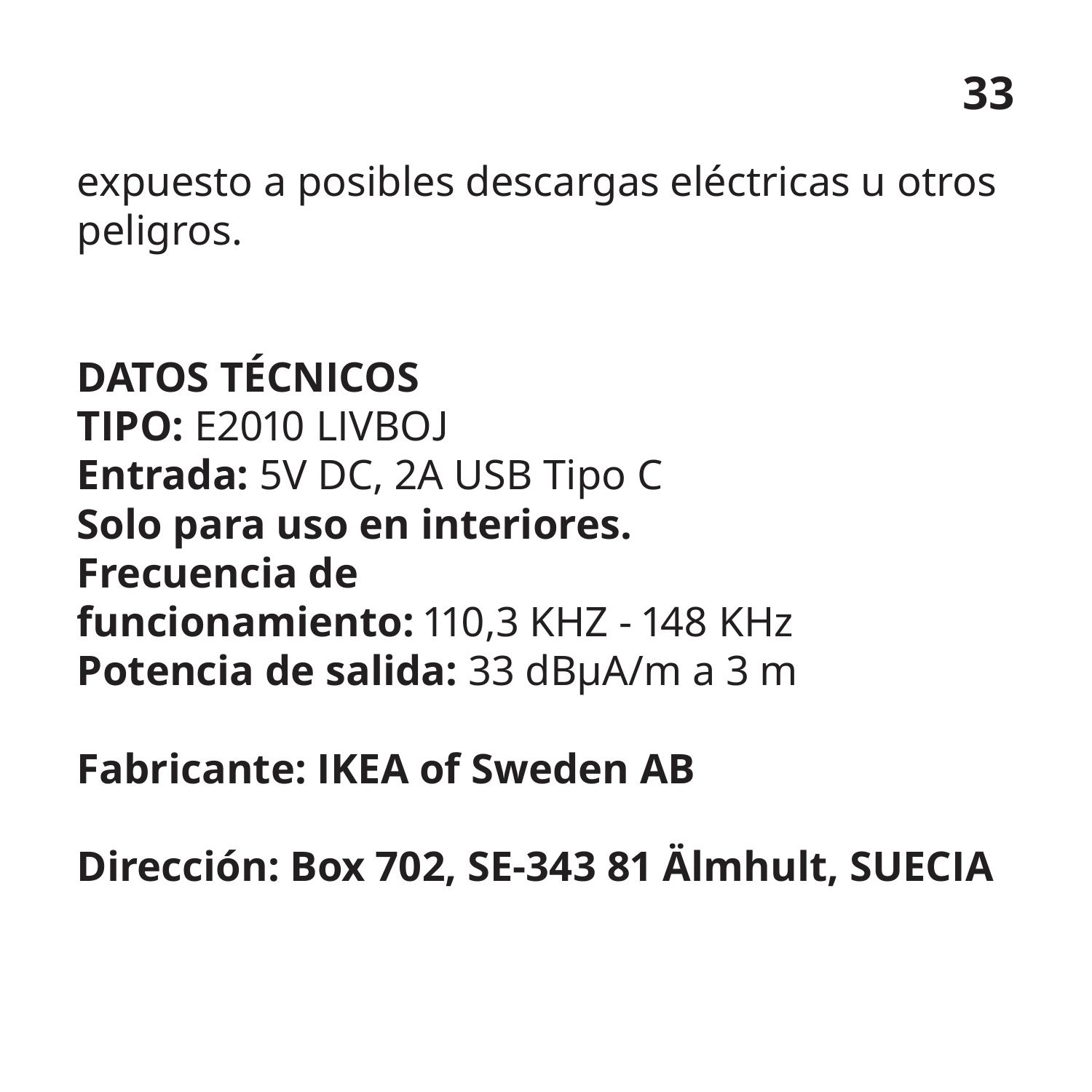## El símbolo "Qi" es una marca registrada de Wireless Power Consortium.

#### **INFORMACIÓN SOBRE LA EXPOSICIÓN A RF**

Según la normativa sobre la exposición a radiofrecuencias, en condiciones normales de uso el usuario final no debe estar a menos de 10 cm del aparato.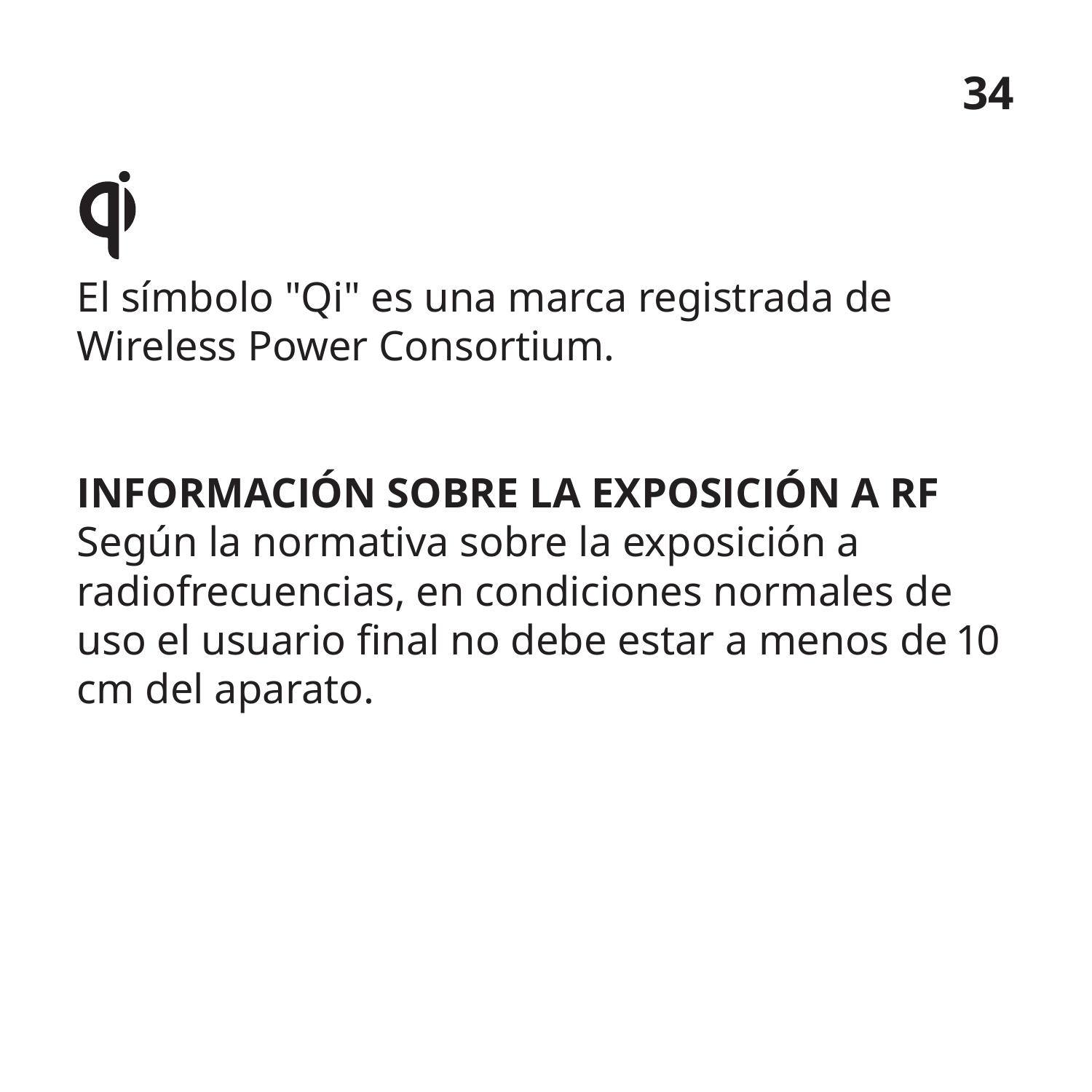Este aparato es conforme al artículo 15 del reglamento de la FCC, así como a las normas de Innovación, Ciencia y Desarrollo económico de Canadá aplicables a los aparatos de radio exentos de licencia. Su funcionamiento está sujeto a las dos condiciones siguientes:

- (1) El aparato no debe producir interferencias dañinas y
- (2) el aparato debe aceptar cualquier interferencia que reciba, incluidas las que puedan determinar el funcionamiento no deseado del mismo.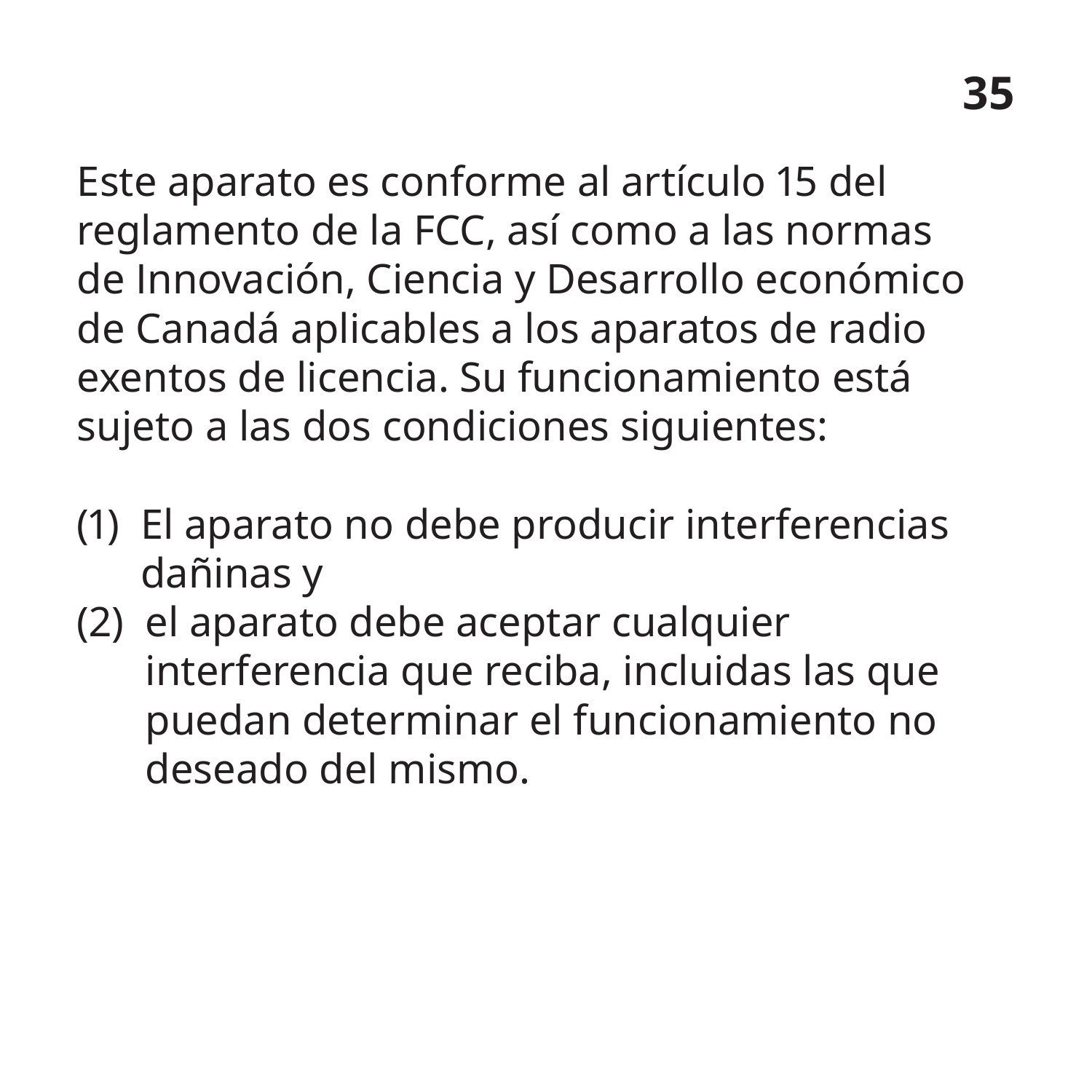# ATENCIÓN:

Cualquier cambio o modificación que se realice en este aparato sin la aprobación expresa de la parte responsable de la conformidad puede anular la capacidad del usuario para utilizar el aparato.

#### **NOTA:**

Este equipo ha sido probado para comprobar que cumple los límites establecidos en los dispositivos digitales de Clase B, según el apartado 15 del reglamento FCC. Estos límites se han establecido para proporcionar una protección razonable contra las interferencias perjudiciales en una instalación doméstica.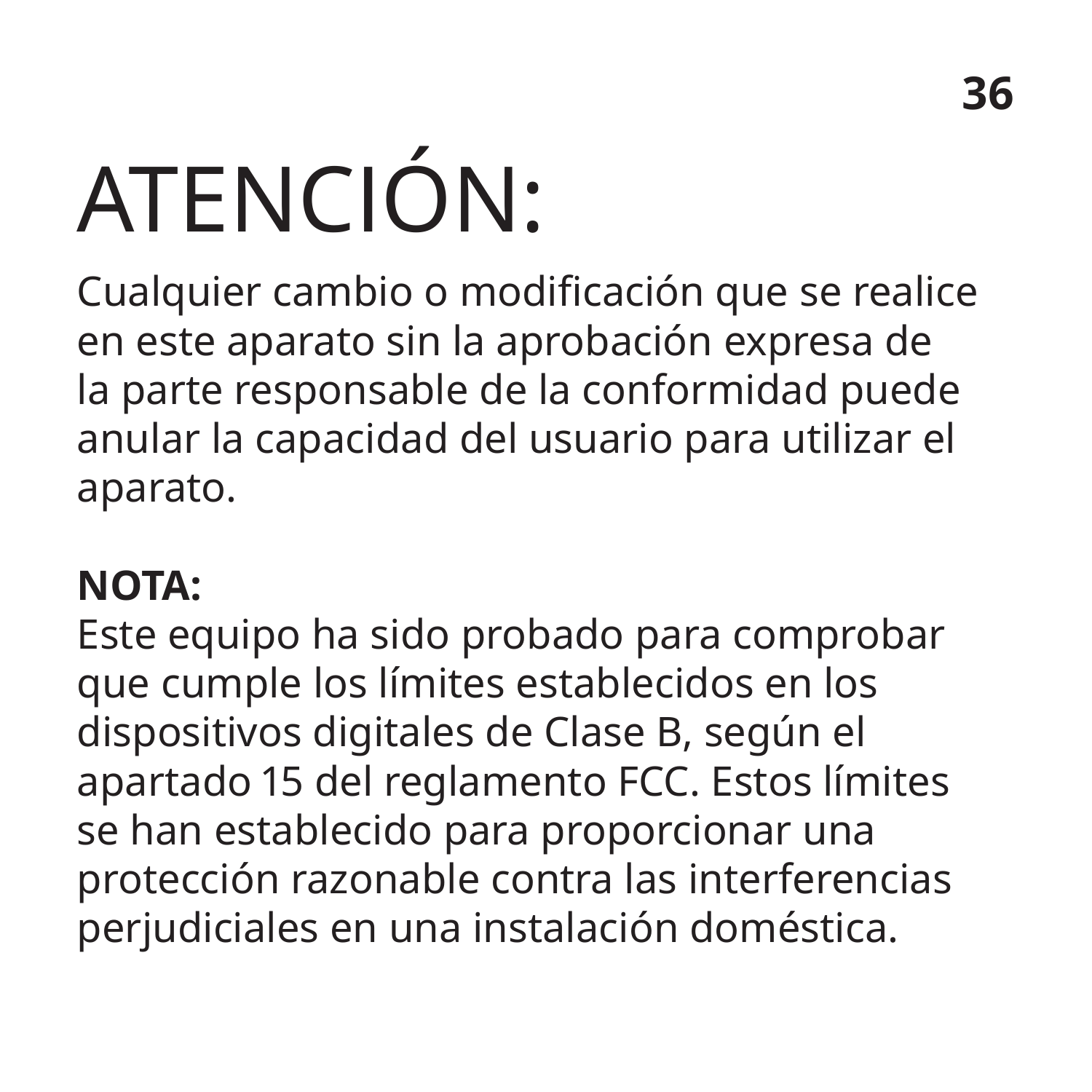Este equipo genera, usa e irradia energía de radiofrecuencia, y si no se instala y se usa de acuerdo con las instrucciones, puede causar interferencias perjudiciales en las comunicaciones por radio. Sin embargo no existe garantía de que no se produzcan interferencias en una instalación en concreto. Si el equipo produjera interferencias perjudiciales en la recepción de radio o TV, lo que se puede comprobar encendiendo y apagando el equipo, recomendamos al usuario que intente corregir dichas interferencias adoptando una o más de las siguientes medidas:

- Reorientar o recolocar la antena receptora.
- Aumentar la distancia entre el equipo y el receptor.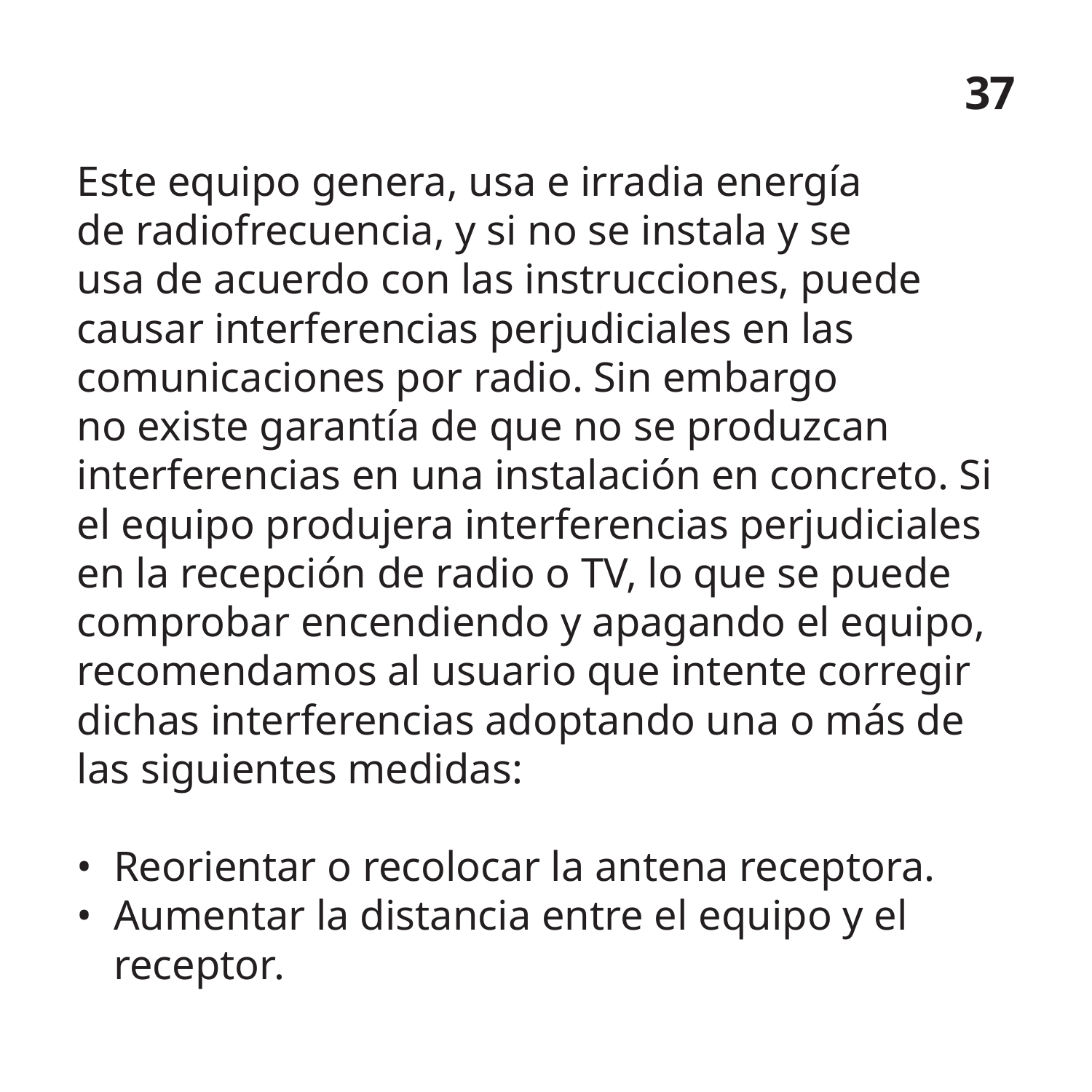- Conectar el equipo a un enchufe o circuito distinto al que esté conectado el receptor.
- Solicitar ayuda al vendedor o a un técnico cualificado de radio/TV.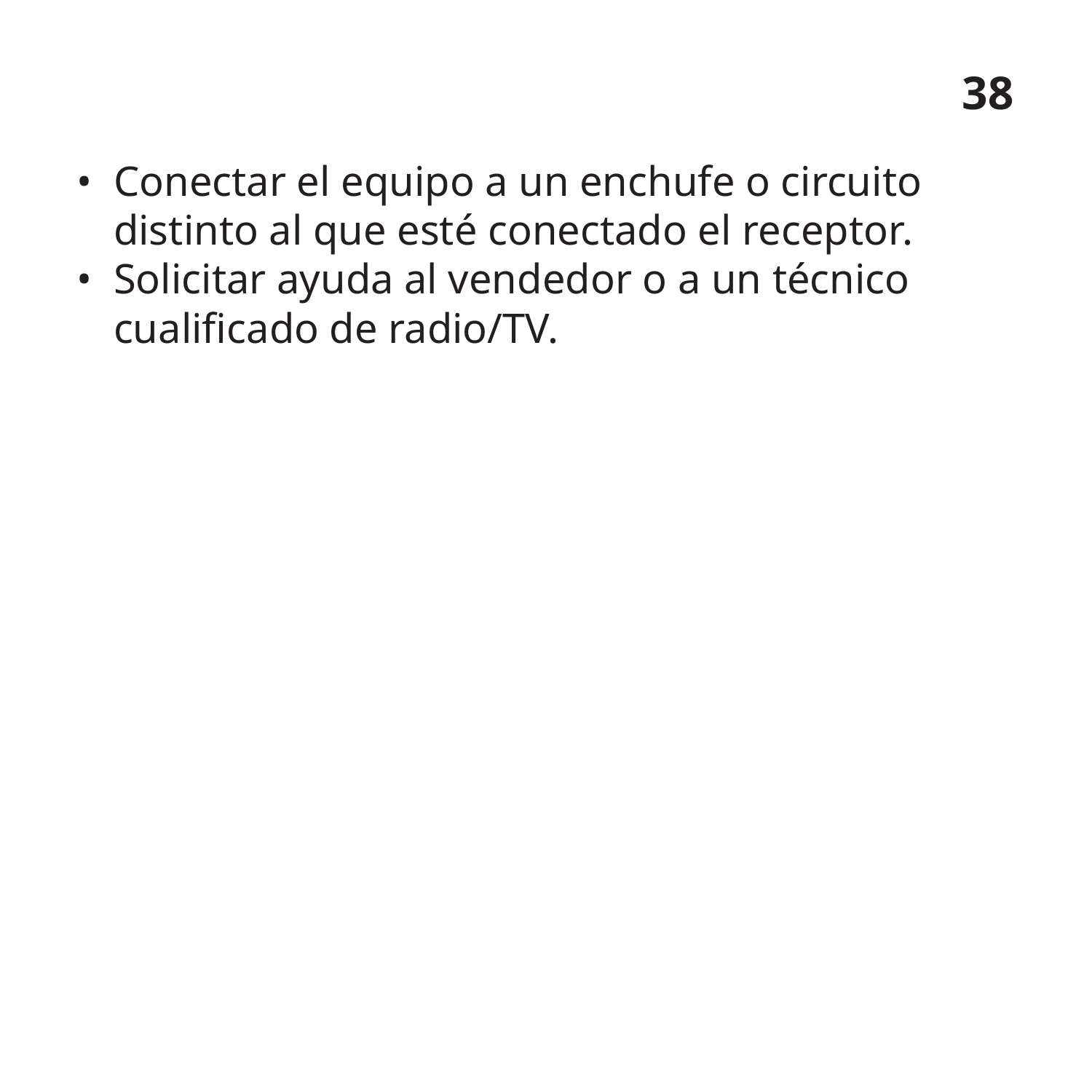La imagen del cubo de basura tachado indica que el producto no debe formar parte de los residuos habituales del hogar. Se debe reciclar según la normativa local medioambiental de eliminación de residuos. Cuando separas los productos que llevan esta imagen, contribuyes a reducir el volumen de residuos que se incineran o se envían a vertederos y minimizas el impacto negativo sobre la salud y el medio ambiente. Para más información, ponte en contacto con tu tienda IKEA.